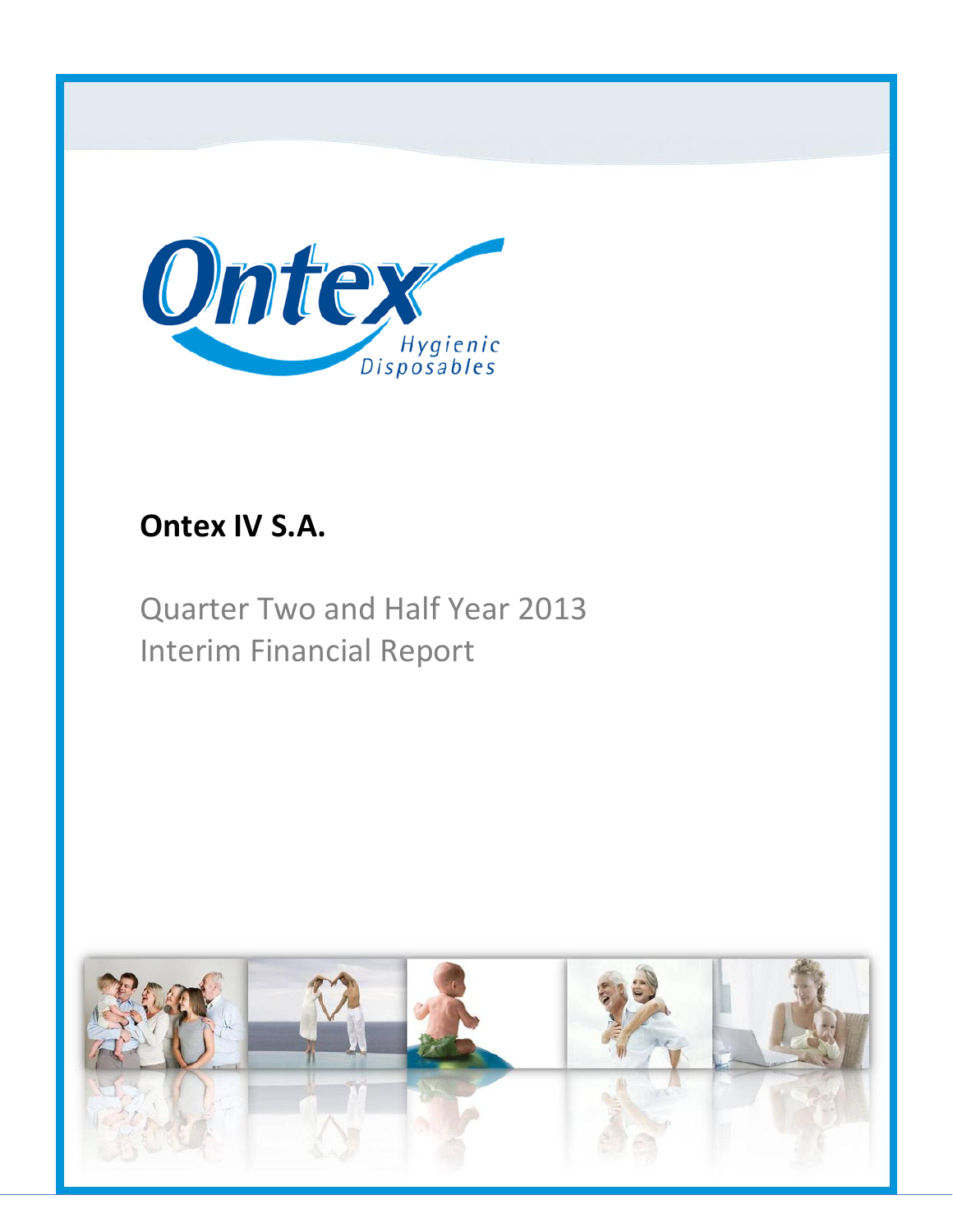# **Table of Contents**

| Management's Discussion and Analysis of Financial Condition and Results of Operations 7                  |  |
|----------------------------------------------------------------------------------------------------------|--|
|                                                                                                          |  |
|                                                                                                          |  |
|                                                                                                          |  |
|                                                                                                          |  |
|                                                                                                          |  |
|                                                                                                          |  |
|                                                                                                          |  |
|                                                                                                          |  |
|                                                                                                          |  |
|                                                                                                          |  |
|                                                                                                          |  |
|                                                                                                          |  |
|                                                                                                          |  |
|                                                                                                          |  |
| Unaudited Condensed Consolidated Interim Income Statement (continued)  16                                |  |
| Unaudited Condensed Consolidated Interim Statement of Comprehensive Income 17                            |  |
|                                                                                                          |  |
|                                                                                                          |  |
|                                                                                                          |  |
| Notes to the Unaudited Condensed Consolidated Interim Financial Statements  22                           |  |
|                                                                                                          |  |
|                                                                                                          |  |
|                                                                                                          |  |
|                                                                                                          |  |
|                                                                                                          |  |
|                                                                                                          |  |
|                                                                                                          |  |
| Note 8 Reconciliation of net income/ (loss) before interest, tax, depreciation and amortization (EBITDA) |  |
|                                                                                                          |  |
|                                                                                                          |  |
|                                                                                                          |  |
|                                                                                                          |  |
|                                                                                                          |  |

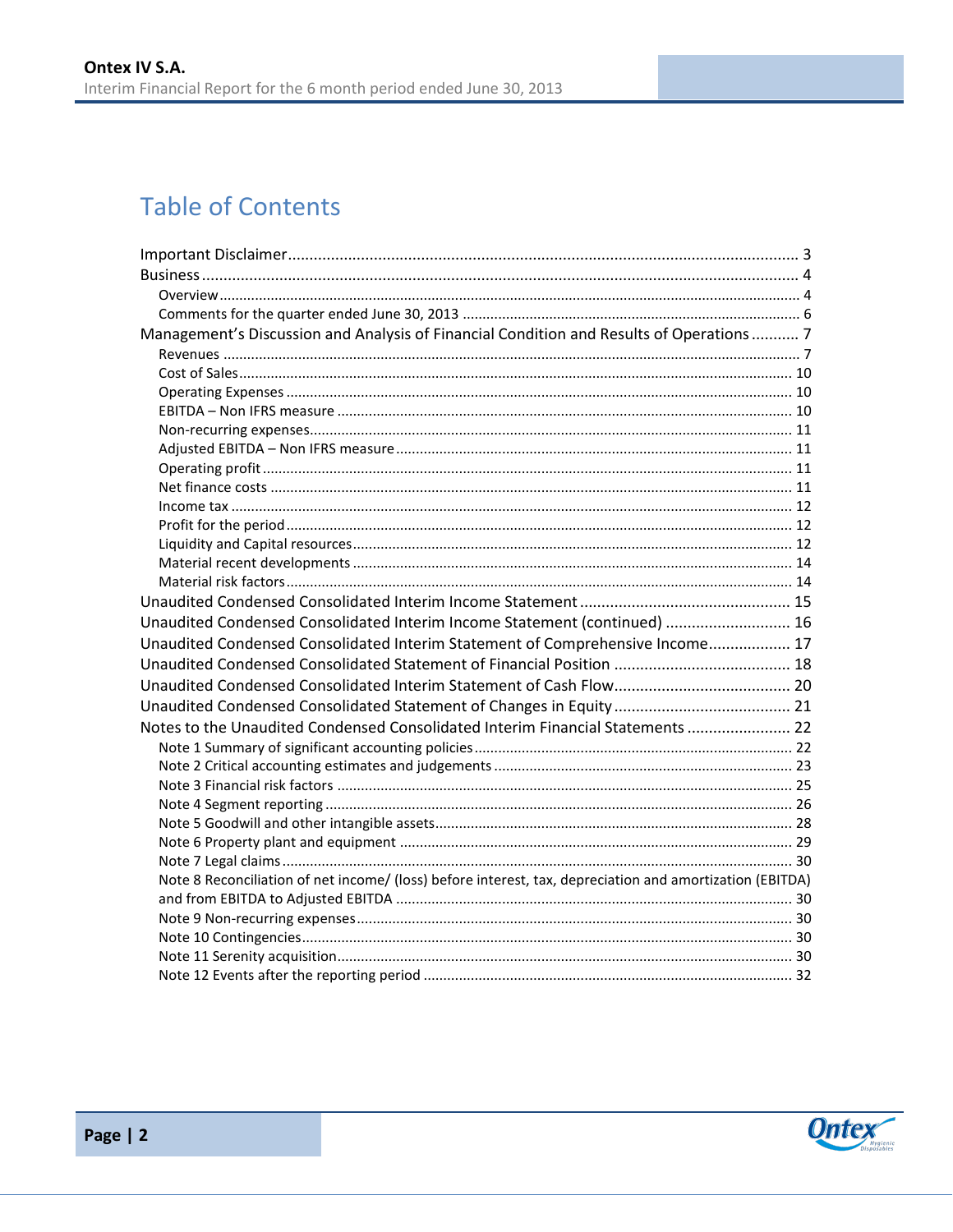## <span id="page-2-0"></span>**Important Disclaimer**

This report may include forward-looking statements. Forward-looking statements are statements regarding or based upon our management's current intentions, beliefs or expectations relating to, among other things, Ontex's future results of operations, financial condition, liquidity, prospects, growth, strategies or developments in the industry in which we operate. By their nature, forward-looking statements are subject to risks, uncertainties and assumptions that could cause actual results or future events to differ materially from those expressed or implied thereby. These risks, uncertainties and assumptions could adversely affect the outcome and financial effects of the plans and events described herein.

Forward-looking statements contained in this report regarding trends or current activities should not be taken as a report that such trends or activities will continue in the future. We undertake no obligation to update or revise any forward-looking statements, whether as a result of new information, future events or otherwise. You should not place undue reliance on any such forward-looking statements, which speak only as of the date of this report.

The information contained in this report is subject to change without notice. No re-report or warranty, express or implied, is made as to the fairness, accuracy, reasonableness or completeness of the information contained herein and no reliance should be placed on it.

In most of the tables of this report, amounts are shown in € million for reasons of transparency. This may give rise to rounding differences in the tables presented in the report.

A small number of customers have been reclassified to a different division in 2013, in line with the account and sales management. To allow for relevant comparisons, the 2012 sales by division have been restated.

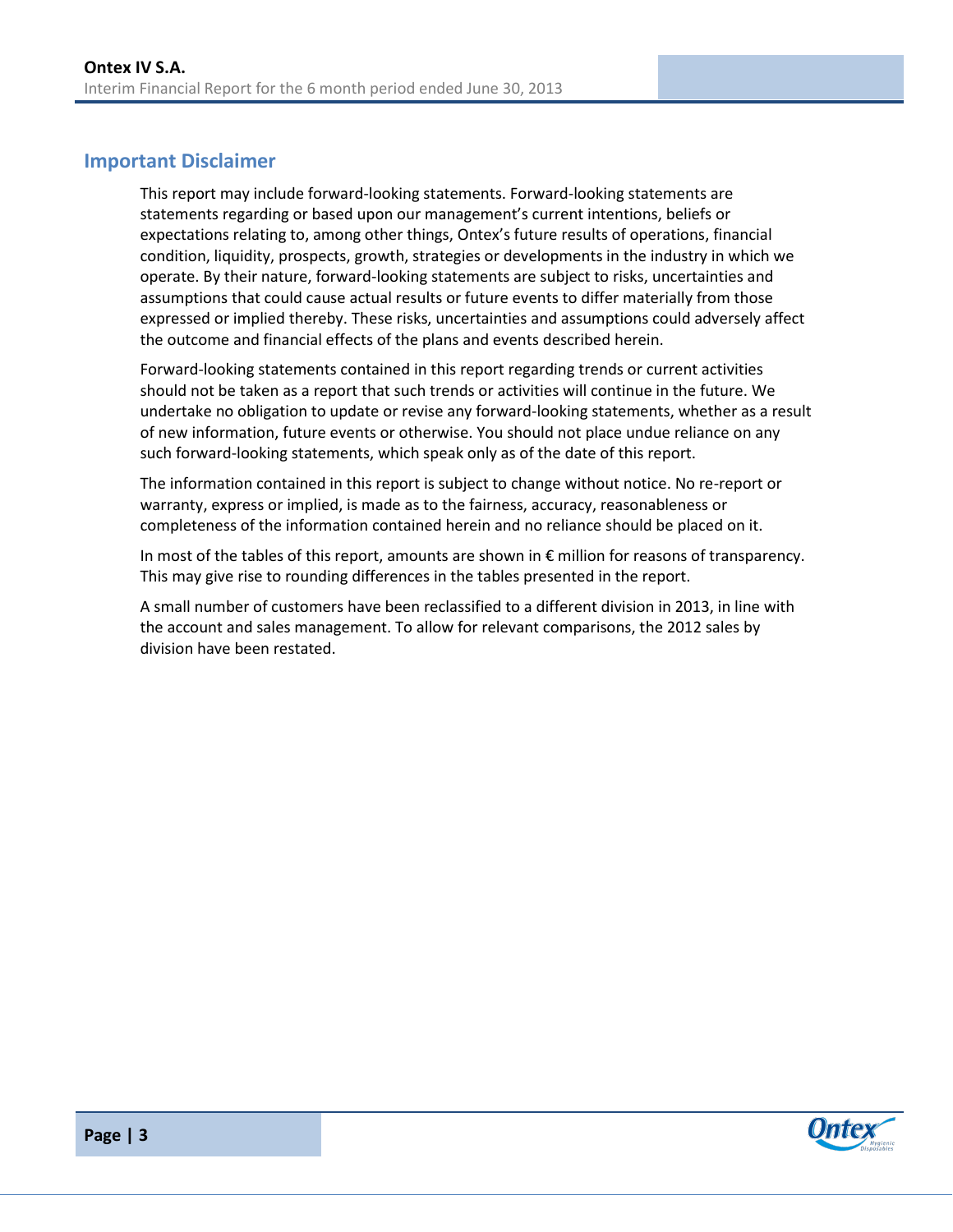### <span id="page-3-0"></span>**Business**

### <span id="page-3-1"></span>**Overview**

**Ontex: market leader in hygienic disposables**

We are Europe's leading manufacturer of retailer brand Hygienic Disposable Products. We primarily sell our products to retailers helping them to enhance their own brands and maximize their profits. In selected markets where the retailer brand market is underdeveloped, we operate a B brand strategy by offering a lower-priced alternative product to premium-priced A brands products. Hygienic Disposable Products are essential, day-to-day consumables. Demand for these products is typically resilient throughout economic cycles.

Our core product categories include:

- Babycare products, principally baby diapers and, to a lesser extent, baby pants and wet wipes ("Babycare Products"). Babycare Products comprised 55.2% of our revenue for the year ended December 31, 2012.
- Adult incontinence products, such as adult pants, adult diapers, incontinence towels and bed protection ("Adult Incontinence Products"). Adult Incontinence Products comprised 29.0% of our revenue for the year ended December 31, 2012.
- Feminine care products, such as sanitary towels, panty liners and tampons ("Femcare Products"). Femcare Products comprised 14.3% of our revenue for the year ended December 31, 2012.

For the year ended December 31, 2012, we sold approximately 5.8 billion baby diaper pieces, 3.3 billion panty liner pieces and 567 million adult light incontinence pads.

In Europe, we estimate the aggregate retailer brand market share by volume across our core product range to be of approximately 45% at December 31, 2012. Our market share in the retailer brand segment for our core product categories is more than three times that of our nearest retailer brand competitor, and we are a leading European manufacturer in our core product categories across both retailer brand and branded products.

Western Europe contributed 67.3% of our revenue for the year ended December 31, 2012, Eastern Europe contributed 14.0% and the rest of the world, including Turkey, contributed 18.7%.

In Western Europe, our customers include retailers, wholesalers, distributors and institutions, and we have supplied to each of the 10 largest retailers by sales, either directly or through a distributor, for at least the last 10 years. We believe the duration and continued strength of these customer relationships is the result of the quality and breadth of our product offering, our manufacturing capability and the strength of our commercial organization.

For the year ended December 31, 2012, 66.3% of our revenue was generated from retailer brand products, while 33.7% of our revenue came from branded products. The branded business segment has increased in 2012 following the Lille Healthcare acquisition, which was primarily a branded business, and is expected to further increase due to the Serenity acquisition in April 2013.

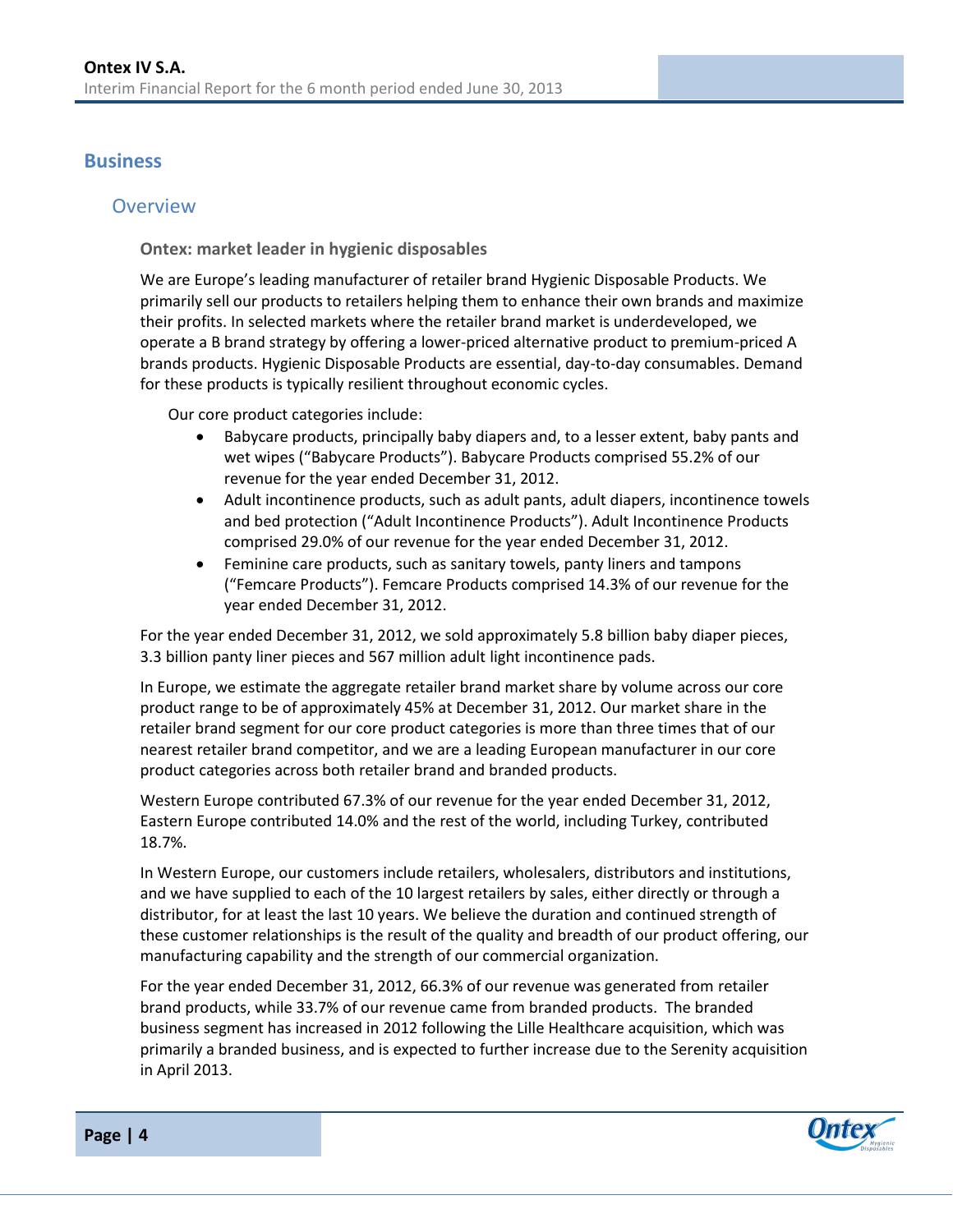Retailers use our private-label products to enhance their own brand assortments and maximize their profits. Consequently, we believe that our high quality products, customer service and continued product development are important success factors in our industry. In third-party surveys our products generally receive quality ratings that are similar to those of equivalent A brand products. We believe that we have an industry leading order fulfillment and delivery record which we reported at more than 98% of orders delivered on time. We have been the first retailer brand manufacturer to launch new product features such as the popular Elastic Ears feature in baby diapers and since 2004 we have regularly introduced new products or features.

We have a broad manufacturing footprint. We operate 14 production facilities located in Europe, Turkey, Algeria, China, Russia and Australia. We are headquartered in Zele, Belgium and have marketing and sales teams located in more than 25 countries around the world. Our teams made sales in more than 100 countries in 2012. Our sales coverage and international distribution network allow us to operate successfully in diverse markets around the world and in a cost-effective manner. The average number of employees throughout FY 2012 was 4,682.

#### **History of the Group**

Ontex was founded in 1979 by Mr. Paul Van Malderen and initially produced mattress protectors for the Belgian institutional market. During the 1980s and the first half of the 1990s, Ontex expanded its product range into its current segments and grew the business internationally both organically and through acquisitions. After opening a production facility in the Czech Republic and acquiring businesses in Belgium, Germany and Spain, Ontex was listed on Euronext Brussels in 1998. Following the listing, Ontex experienced rapid growth over several years, primarily through bolt-on acquisitions in France, Germany and Turkey.

Ontex was acquired by funds advised by Candover in 2003 and subsequently de-listed from Euronext Brussels. It made a subsequent acquisition in Germany and in 2006 Michael Teacher and Christopher Parratt joined the Company as CEO and CFO, respectively. During the same year, Ontex opened a production facility in China and, in 2008, opened a production facility in Algeria.

In November 2010, Ontex was acquired by funds managed by Goldman Sachs & Co and TPG Capital.

In 2011, the Group opened two additional production facilities in Australia and Russia and acquired Lille Healthcare on October 3, 2011.

On April 4, 2013 the Group closed the acquisition of Serenity.

We announced the departure of both our Chief Executive Officer, Michael Teacher, and our Chief Financial Officer, Christopher Parratt, both of whom have left the Company in 2013. We have nominated Charles Bouaziz as our new CEO, who transitioned into the position during the first quarter of 2013, under the management and guidance of Mr. Teacher. On July 25, 2013 we also announced the appointment of Jacques Purnode as Chief Finance Officer who joined the Group in early August and will be responsible for the Information Technology and Legal functions in addition to the Finance function.

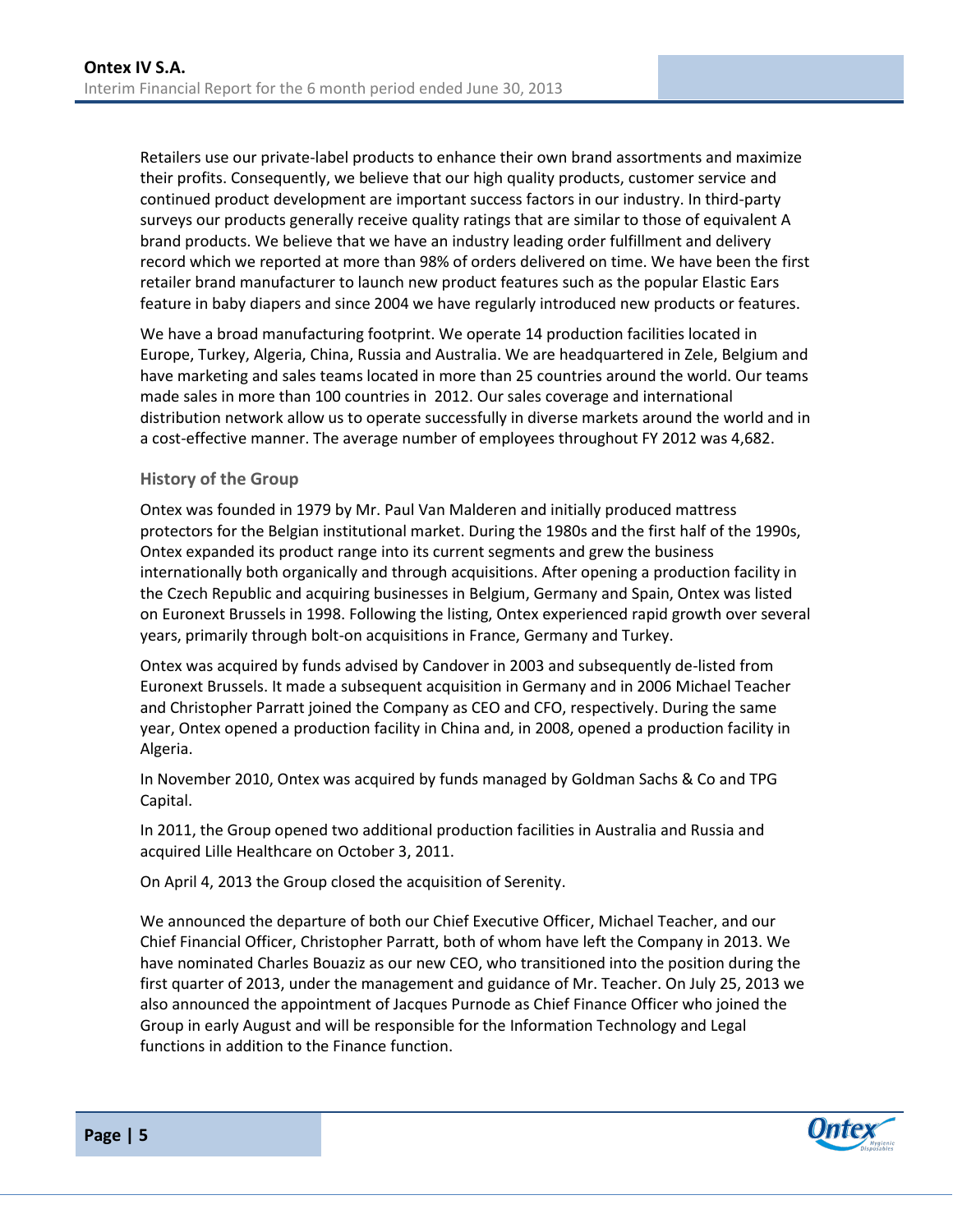## <span id="page-5-0"></span>Comments for the quarter ended June 30, 2013

Ontex delivered a solid performance in Q2 2013 as the commercial and strategic initiatives taken to benefit from Kimberly-Clark's ("K-C") exit from Western Europe and increase market share started to produce results. Moreover, sales in the Turkey region also continued to grow considerably.

As mentioned previously, market dynamics regarding the handling of K-C exit differed country by country, and are primarily dictated by individual retailers' strategies to re-adjust the allocation on their shelves between A brands and retailer brand products. Ontex enjoyed considerable traction in markets where retailers were more actively involved in this transition, particularly in the UK where some retailers almost completely replaced former "Huggies" volumes with their own retailer brand products of which production has now been transferred to Ontex. Some countries have been slower to react but a shift in retailers' shelf allocation patterns has been identified, for example, in France and Spain. Furthermore, Ontex has secured additional former K-C retailer brand contracts in Belgium and the Netherlands in particular.

Outside Western Europe, in the emerging markets, Ontex continued to see growth in adult and baby products, especially in Turkey, Pakistan, Algeria and Morocco. The business reported strong performance in some Eastern European countries, such as Russia and Poland, where Ontex continued to gain market share amongst existing retailers.

In the Healthcare division, the decrease in sales excluding Serenity is mainly due to a strategic decision to scale back trading with some customers that have exhibited reduced profitability over time and unfavourable payment terms. The impact of this decision varies country by country but is particularly noticeable in Europe, most notably in Spain. Whilst top line performance in Q2 2013 has been impacted by these strategic changes, the overall Healthcare strategy remains to diversify the routes to market particularly in developing segments such as homecare delivery. The adult incontinence category was equally affected by these measures.

Good progress has been made on other 2013 projects. Following the closure of Recklinghausen in March, the process of redeploying equipment to other Ontex sites is on track. In addition, the integration of Serenity is progressing well and in line with the business plan, highlighted by Serenity's trading over the past three months being included in the Q2 2013 Group figures. Whilst not fully completed, the negotiations for the factoring agreements are showing solid progress and are also in line with initial plans.

Total revenue was €387.8 million for the quarter ended June 30, 2013, an increase of 20.1% from €323.0 million for the 3 months ended June 30, 2012. Revenues from Serenity amounted to €36.5 million in Q2 2013. At constant currency Group sales grew by 21.7% year-on-year, as the Group was impacted during the quarter by adverse currency movements notably the British Pound, Turkish Lira, and the Australian dollar.

Excluding non-recurring expenses, adjusted EBITDA for the quarter ended June 30, 2013 was €45.0 million, an increase of €9.1 million or 25.3% from €35.9 million for the quarter ended June 30, 2012. At constant currency, adjusted EBITDA for Q2 2013 amounted to €49.9 million. The increase in adjusted EBITDA year-on-year is directly attributable to healthy volumes, a change in product mix and the Serenity acquisition.

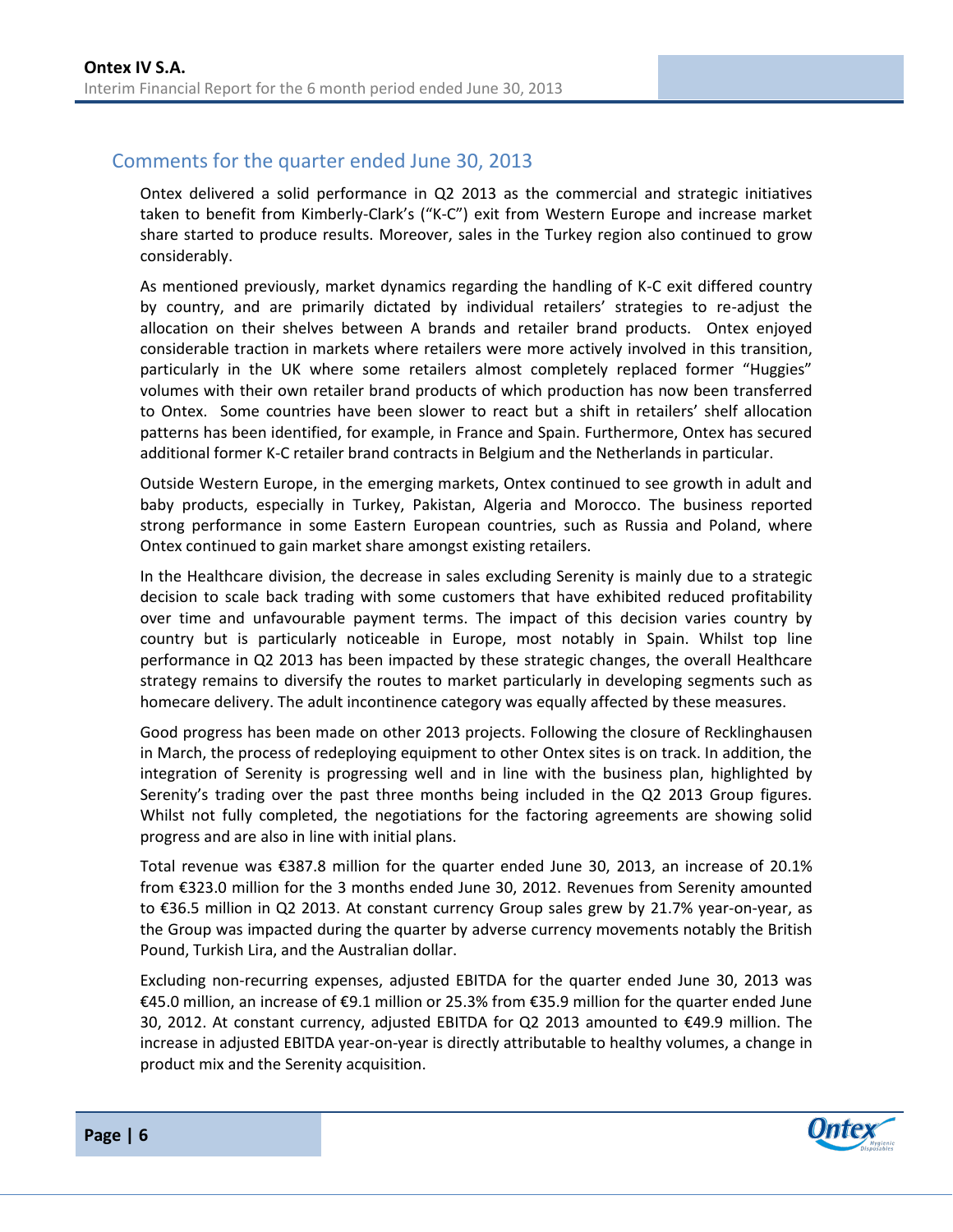Free Cash Flow (FCF) for the 3 month period ended June 30, 2013 was €16.6 million compared to €24.4 million for the same period last year. Overall, working capital consumption was still high at €11.4 million for the quarter ended June 30, 2013 (compared with a cash generation of €2.7 million in Q2 2012) but inventory levels, particularly volumes of finished goods from Recklinghausen, have gradually been decreasing. The majority of the working capital consumption for the quarter can be attributed to the Serenity business. Capex was €10.5 million for the 3 month period ended June 30, 2013, bringing the total capex spend to €26.7 million in H1 2013, compared to €20.3 million in H1 2012. This is in line with previous guidance, to enable redeployment and more efficient reassembly of the Recklinghausen machinery as well as ensuring capacity is available to secure additional business from former K-C contracts.

Net Debt ended the quarter at €886.7 million and available liquidity stood at €96.1 million. €30.0 million was still drawn down (out of a total amount of €75.0 million) from the RCF pending implementation of factoring arrangements.

Looking ahead to H2 2013 the Group will continue to leverage the K-C market opportunity, and execute on the other 2013 projects.

From a macro perspective, the Group expects Q3 2013 raw material prices to be similar to Q2 2013 levels although initial indications point towards a slight increase in Q4 2013 prices. The Group continues to monitor currency movements closely and their impact on trading and is taking initiatives to help offset some negative impacts.

## <span id="page-6-0"></span>**Management's Discussion and Analysis of Financial Condition and Results of Operations**

#### <span id="page-6-1"></span>**Revenues**

#### **Quarter ended June 30, 2013 ("Q2 2013")**

Total revenue amounted to €387.8 million in Q2 2013 compared to €323.0 million in Q2 2012, an increase of 20.1% year-over-year. At constant currency, sales grew by 21.7% in Q2 2013 compared with the same period last year as currency effects were unfavorable in Q2 2013, in particular with regard to the British Pound, Turkish Lira and the Australian dollar. Serenity contributed  $\epsilon$ 36.5 million to Group sales in Q2 2013. At constant currency and excluding Serenity, sales grew by 10.4% in Q2 2013 from €323.0 million in Q2 2012 to €356.5 million for Q2 2013.

Western Europe excluding Serenity contributed €229.3 million to Group sales, an increase of 4.5% over Q2 2012 sales of €219.4 million. This was favorably influenced by the exit of K-C in the region which helped the Group secure additional contracts in Belgium and Netherlands as well as grow the business in UK and Spain.

Performance in Eastern Europe was encouraging with the geography accelerating 16.0% yearover-year in the second quarter of 2013 versus 7.0% in Q1 2013. This was due in part to additional products being added to the product range in Poland and a strong performance in Russia.

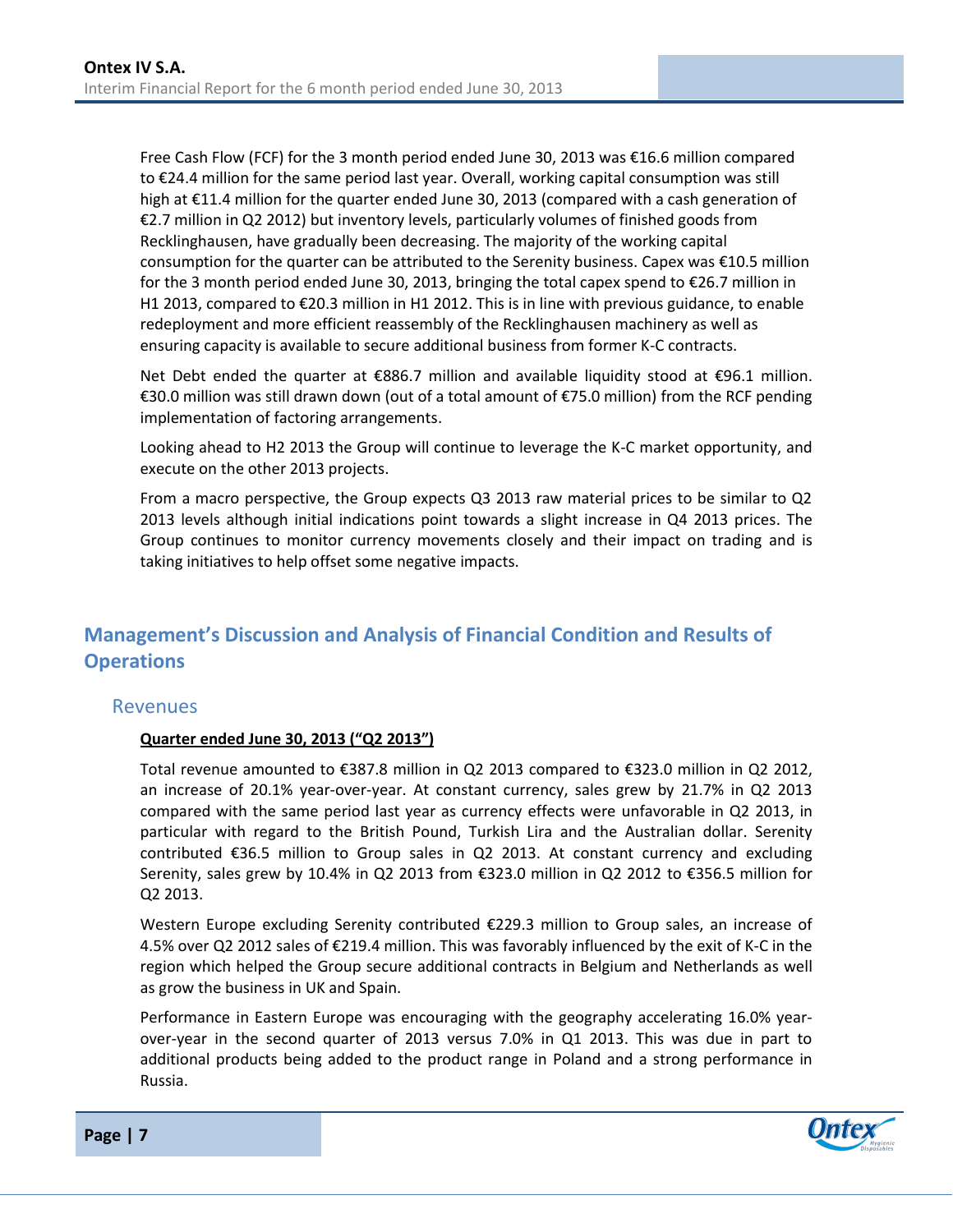The Rest of the World region also demonstrated positive momentum with revenue growing from €60.6 million in Q2 2012 to €72.3 million in Q2 2013, an increase of 19.3%. Growth in this region mostly stemmed from Morocco, Turkey, Australia and New Zealand.

#### **Six months ended June 30, 2013 ("H1 2013")**

In the six months ended June 30, 2013 total revenues increased by 11.0% or €72.0 million, to €728.3 million from €656.3 in H1 2012. Sales excluding Serenity amounted to €691.8 million for the period under review. At constant currency, sales grew by 12.1%.

In Western Europe, sales grew by 8.6% in the first half of the year from €446.0 million in H1 2012 to €484.5 million in H1 2013. Both Eastern Europe and the Rest of the World regions grew solidly in H1 2013, showing respectively an 11.5% and 19.1% growth in sales compared with H1 2012.

| By geographic area,      | <b>Second Quarter</b> |       | <b>First Half</b> |       |  |
|--------------------------|-----------------------|-------|-------------------|-------|--|
| in $\epsilon$ million    | 2013                  | 2012  | 2013              | 2012  |  |
| Western Europe           | 265.6                 | 219.4 | 484.5             | 446.0 |  |
| Eastern Europe           | 49.9                  | 43.0  | 97.1              | 87.1  |  |
| Rest of the World        | 72.3                  | 60.6  | 146.7             | 123.2 |  |
| <b>Ontex Group Sales</b> | 387.8                 | 323.0 | 728.3             | 656.3 |  |

#### **Revenues by Division**

#### **Quarter ended June 30, 2013 ("Q2 2013")**

Sales in the Retail division increased by 11.4% from €214.1 million in Q2 2012 to €238.5 million in Q2 2013. At constant currency, sales increased by 12.8% year-over-year. Retail sales reflected mainly organic growth, especially in Western and Eastern Europe, with Serenity only contributing €0.2 million to the division.

Revenues for the Healthcare division were €102.3 million for Q2 2013 compared to €67.2 million in Q2 2012, an increase of €35.1 million or 52.2%. At constant currency, the increase was 53.4%. Growth in Healthcare stemmed entirely from Serenity with the division reporting sales excluding Serenity and at constant currency of €66.7 million for Q2 2013, a 0.7% decline over Q2 2012. The decrease in sales excluding Serenity is mainly due to a strategic decision to scale back trading with some customers that have exhibited reduced profitability over time and unfavourable payment terms.

The Turkey division recorded another strong quarter with sales up 12.7% in Q2 2013 versus Q2 2012 totaling €47.0 million in Q2 2013 compared with €41.7million in Q2 2012. Besides strong progress in the domestic market, especially in the baby diaper product category, the export team continued to record good progress in neighboring countries. The instability in Turkey did not impact performance, however the Group experienced delays in completing the buildup of the plant in Pakistan due to an unstable political environment.

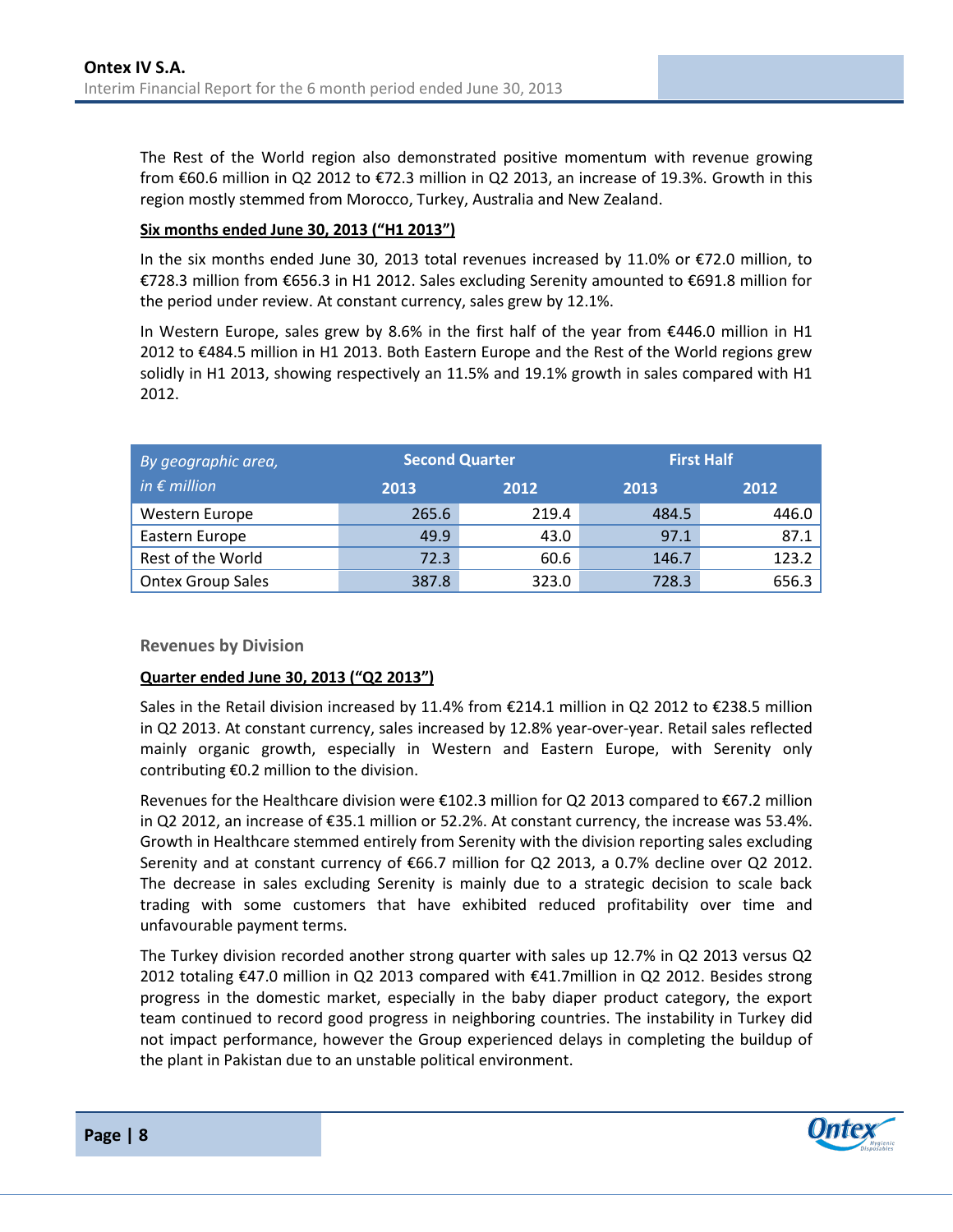#### **Six months ended June 30, 2013 ("H1 2013")**

In the Retail division sales grew by 4.4% from €440.8 million in H1 2012 to €460.2 million in H1 2013. At constant currency, the division sales increased by 5.3%.

In Healthcare, sales growth over the period was 27.7% mainly as the result of Serenity acquisition. Reported sales amounted to €169.6 million in H1 2013 compared to €132.8 million in H1 2012. At constant currency and excluding the estimated impact of the Serenity acquisition, sales grew by 1.2%.

Sales in the Turkey division increased by 19.1% from €82.7 million in H1 2012 to €98.5 million in H1 2013. At constant currency, sales increased by 21.7%.

| By division,             | <b>Second Quarter</b> |       |       | <b>First Half</b> |
|--------------------------|-----------------------|-------|-------|-------------------|
| in $\epsilon$ million    | 2013                  | 2012  | 2013  | 2012              |
| Retail                   | 238.5                 | 214.1 | 460.2 | 440.8             |
| Healthcare               | 102.3                 | 67.2  | 169.6 | 132.8             |
| <b>Turkey Region</b>     | 47.0                  | 41.7  | 98.5  | 82.7              |
| <b>Ontex Group Sales</b> | 387.8                 | 323.0 | 728.3 | 656.3             |

**Revenues by Product group**

#### **Quarter ended June 30, 2013 ("Q2 2013")**

Revenue generated by Babycare products was €204.5 million for Q2 2013, an increase of 15.7% from €176.7 million in Q2 2012. At constant currency, revenue increased by 17.8%, mostly as a result of movements in the British Pound, Turkish Lira and the Australian Dollar. Following the exit of K-C in Western Europe, Babycare experienced strong growth through new contracts and expanded product line uptake from existing customers.

Sales in Femcare increased by 3.4% year-over-year from  $€46.4$  million in Q2 2012 to  $€48.0$ million in Q2 2013. At constant currency, sales increased by 4.0%.

Sales in Adult Incontinence increased by 34.8% from €96.1 million in Q2 2012 to €129.5 million in Q2 2013. At constant currency, sales grew by 36.0% influenced mainly by movements in the British Pound and Turkish Lira. Excluding Serenity, Sales decreased by €0.8 million at constant currency. The decrease in sales excluding Serenity is mainly due to a strategic decision to scale back trading with some customers that have exhibited reduced profitability over time and unfavourable payment terms.

#### **Six months ended June 30, 2013 ("H1 2013")**

Revenue generated by Babycare products increased by 8.4% totaling €395.7 million for H1 2013 compared to €364.9 for H1 2012. Sales grew by 9.8% at constant currency.

Revenue generated by Femcare products was up 1.6% reflecting a stable performance over both Q1 2013 and Q2 2013. Overall, sales amounted to €96.2 million in H1 2013 compared with €94.7 million in H1 2012. At constant currency, sales grew by 2.0%.

Sales in Adult Incontinence grew 20.5% from €188.2 million in H1 2012 to €226.8 million in H1 2013. At constant currency, sales were up 21.3%.

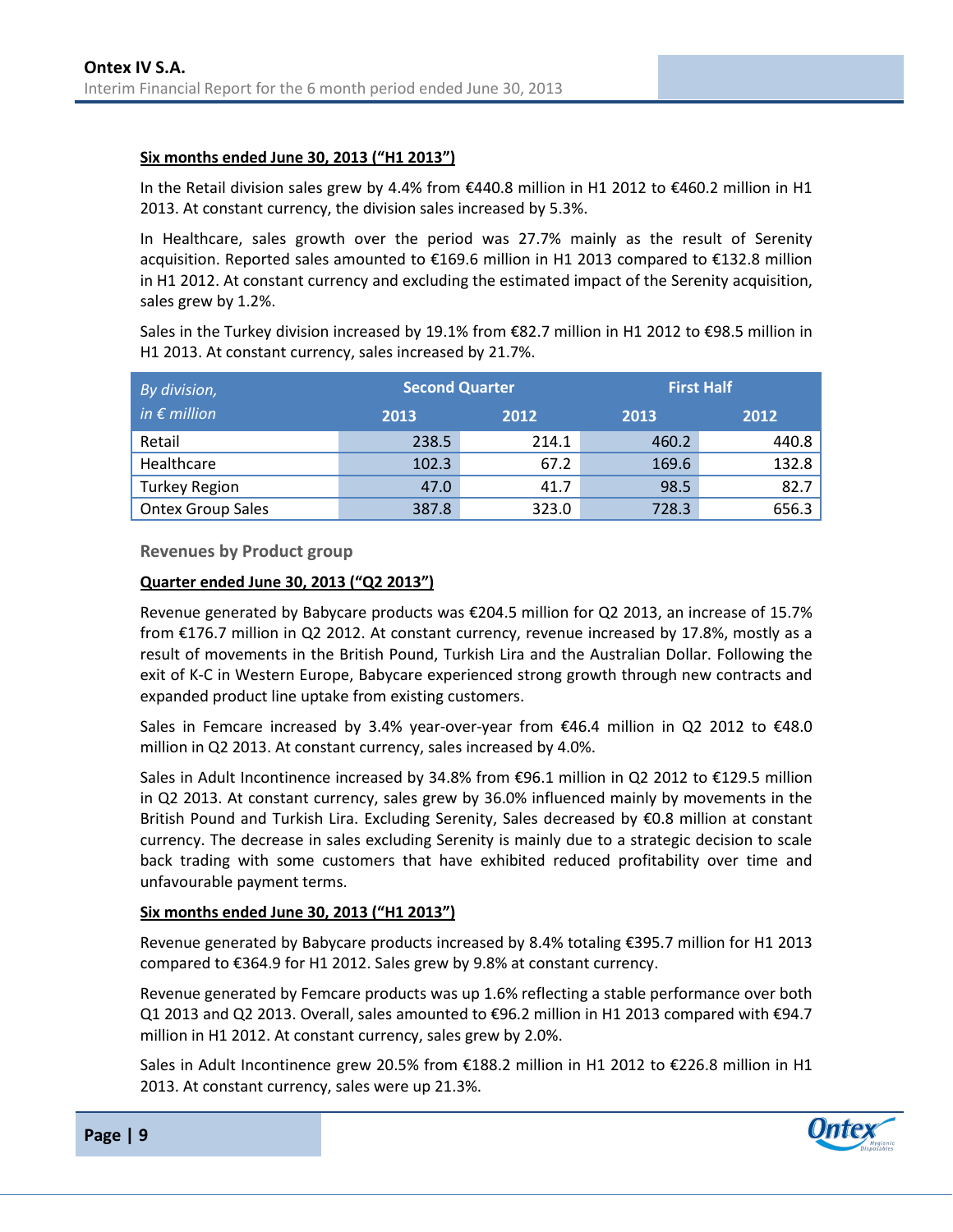| By product group,        | <b>Second Quarter</b> |       | <b>First Half</b> |       |  |  |
|--------------------------|-----------------------|-------|-------------------|-------|--|--|
| in $\epsilon$ million    | 2013                  | 2012  | 2013              | 2012  |  |  |
| Babycare                 | 204.5                 | 176.7 | 395.7             | 364.9 |  |  |
| Femcare                  | 48.0                  | 46.4  | 96.2              | 94.7  |  |  |
| Adult Incontinence       | 129.5                 | 96.1  | 226.8             | 188.2 |  |  |
| Other (Traded goods)     | 5.8                   | 3.8   | 9.6               | 8.5   |  |  |
| <b>Ontex Group Sales</b> | 387.8                 | 323.0 | 728.3             | 656.3 |  |  |

### <span id="page-9-0"></span>Cost of Sales

#### **Quarter ended June 30, 2013 ("Q2 2013")**

Cost of Sales was €284.5 million for the quarter ended June 30, 2013 compared with €244.1 million for the same period last year, an increase of 16.6% driven by higher sales predominantly. While raw material prices were higher in Q2 2013, compared to Q2 2012, the gross profit margin improved from 24.4% in Q2 2012 to 26.6% in Q2 2013. This improvement can be attributed to the change in product mix as Healthcare and Adult Incontinence form a larger portion of total Group sales.

#### **Six months ended June 30, 2013 ("H1 2013")**

Cost of sales amounted to €538.1 million in H1 2013 compared to €495.9 million in H1 2012 representing an increase of 8.5% over the period. The revenue growth posted to date coupled with an improved mix contributed to an increase in gross profit margin to 26.1% in H1 2013 compared to 24.4% in H1 2012, despite slightly higher raw material prices.

## <span id="page-9-1"></span>Operating Expenses

#### **Quarter ended June 30, 2013 ("Q2 2013")**

Operating expenses reached  $\epsilon$ 66.4 million in Q2 2013, an increase of 31.2% compared to  $\epsilon$ 50.6 million in Q2 2012. The increase was predominantly driven by higher distribution costs and sales and marketing efforts reflecting higher sales as well as the integration of the Serenity business.

#### **Six months ended June 30, 2013 ("H1 2013")**

Operating expenses increased to €122.9 million in H1 2013 from €99.2 million in H1 2012 i.e. by €23.7 million or 23.9%. Sales and marketing expenses, as well as distribution expenses, have increased as one quarter of Serenity trading has been consolidated into results.

## <span id="page-9-2"></span>EBITDA – Non IFRS measure

#### **Quarter ended June 30, 2013 ("Q2 2013")**

Earnings before interest, tax, depreciation and amortization (EBITDA) was €40.4 million in Q2 2013, an increase of €6.0 million from €34.4 million for Q2 2012.

#### **Six months ended June 30, 2013 ("H1 2013")**

Earnings before interest, tax, depreciation and amortization (EBITDA) amounted to €76.3 million in H1 2013, an increase of €4.2 million from €72.1 million in H1 2012.



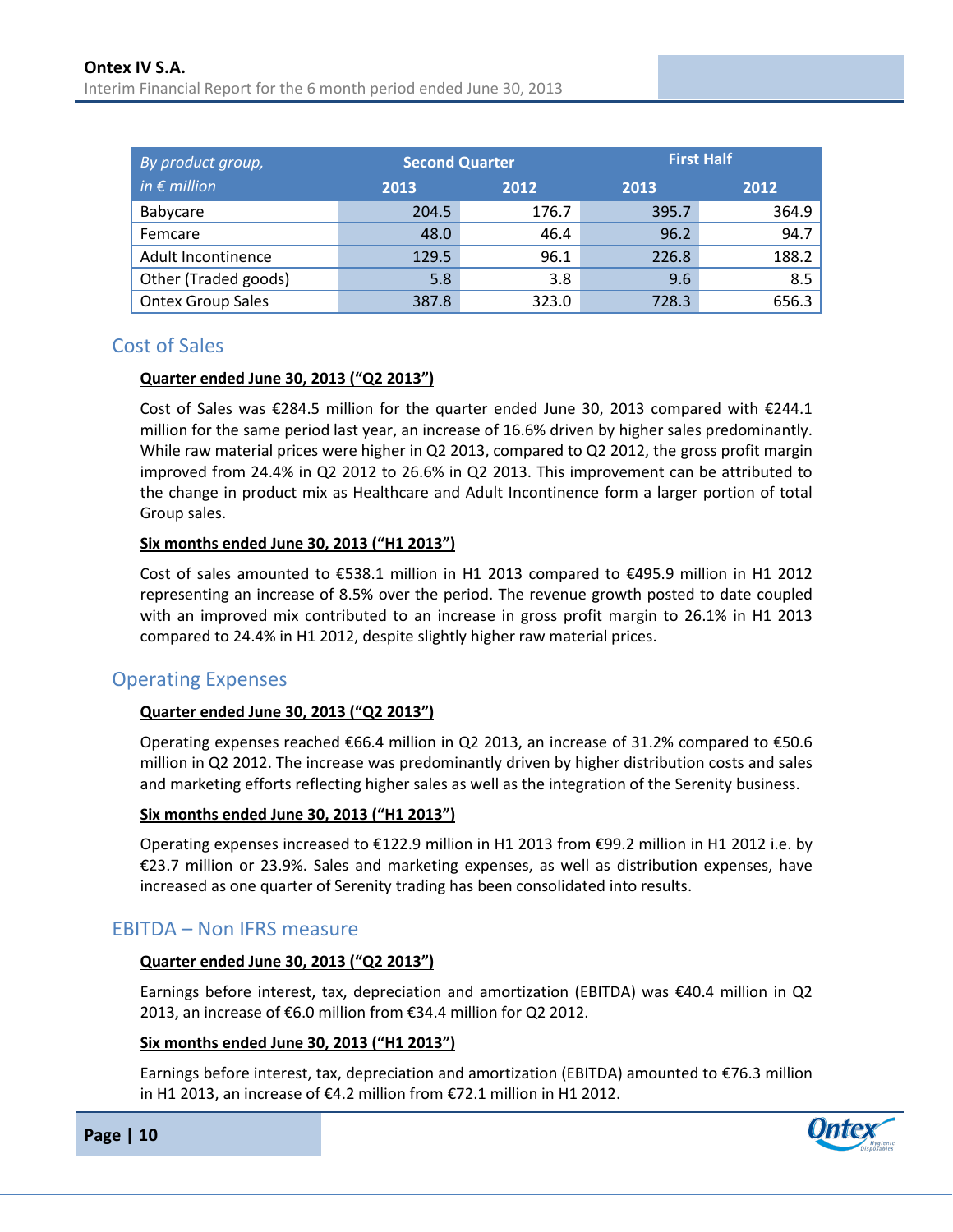#### <span id="page-10-0"></span>Non-recurring expenses

#### **Quarter ended June 30, 2013 ("Q2 2013")**

Total non-recurring expenses amounted to €5.0 million for Q2 2013 versus €1.6 million for the same period last year. Details of these costs can be found in Note 9 for the quarters ended June 30, 2013 and June 30, 2012.

#### **Six months ended June 30, 2013 ("H1 2013")**

For H1 2013, non-recurring expenses were €7.4 million compared to €4.5 million in H1 2012. Details of these costs can be found in Note 9 for the six months ended June 30, 2013 and ended June 30, 2012.

#### <span id="page-10-1"></span>Adjusted EBITDA – Non IFRS measure

#### **Quarter ended June 30, 2013 ("Q2 2013")**

Excluding non-recurring expenses, adjusted EBITDA for Q2 2013 was €45.0 million, an increase of €9.1 million from €35.9 million for Q2 2012. The increase in adjusted EBITDA year-on-year is directly attributable to healthy volumes, a change in product mix and the Serenity acquisition.

Adjusted EBITDA margin was 11.6% in Q2 2013, versus 11.1% for Q2 2012.

#### **Six months ended June 30, 2013 ("H1 2013")**

For H1 2013, adjusted EBITDA amounted to €83.0 million compared to €76.4 million in H1 2012, an increase of 8.6%. Adjusted EBITDA margin for the first 6 months was 11.4% a slight decrease versus 11.6% in H1 2012.

#### <span id="page-10-2"></span>Operating profit

#### **Quarter ended June 30, 2013 ("Q2 2013")**

Operating profit for Q2 2013 was €31.9 million, an increase of €5.2 million from €26.7 million in Q2 2012, substantially driven by the factors described above. Operating profit margin was 8.2% in Q2 2013 stable versus 8.3% in Q2 2012.

#### **Six months ended June 30, 2013 ("H1 2013")**

For H1 2013, operating profit amounted to €59.9 million versus €56.7 million in H1 2012, an increase of €3.2 million. The operating profit margin dropped marginally from 8.6% in H1 2012 to 8.2% in H1 2013, as the non-recurring expenses increased for the period under review.

#### <span id="page-10-3"></span>Net finance costs

The finance costs primarily represent the interest paid or accrued on the financial debt, the amortization of the transaction costs incurred in relation to financial debt and any loss on derivatives.

Our finance income primarily represents interest received on our short-term deposits, as well as any gains on derivatives.



**Page | 11**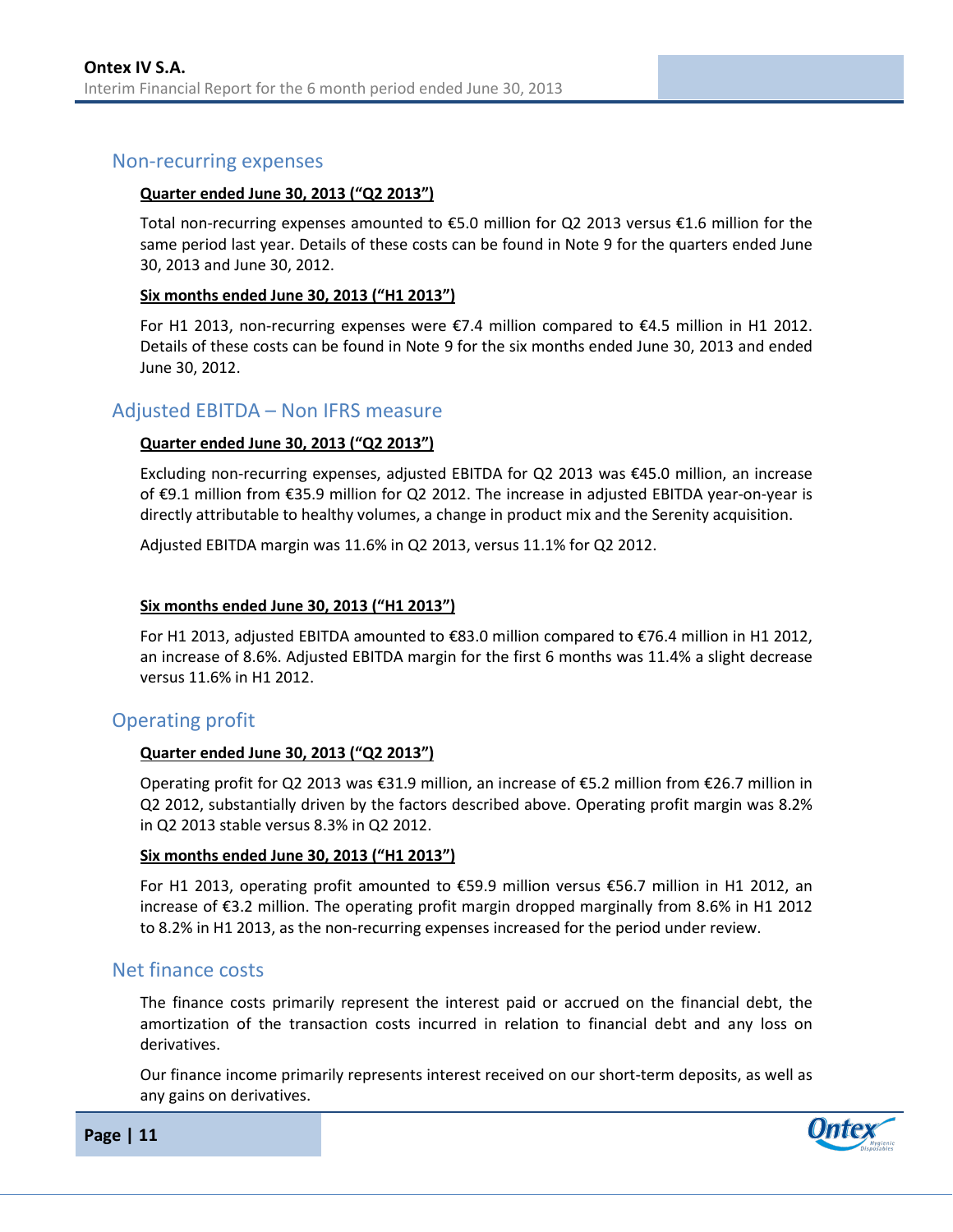#### **Quarter ended June 30, 2013 ("Q2 2013")**

Net finance costs were down over the period at €22.8 million in Q2 2013 compared to €25.6 million for Q2 2012. The decrease was mainly due to lower losses on oil derivatives compared to Q2 2012.

#### **Six months ended June 30, 2013 ("H1 2013")**

In H1 2013, net finance costs amounted to €41.3 million compared to €37.8 million in H1 2012. The increase was due to increased foreign exchange losses.

#### <span id="page-11-0"></span>Income tax

#### **Quarter ended June 30, 2013 ("Q2 2013")**

Income tax for Q2 2013 was €4.2 million versus €0.9 million in Q2 2012. The increase was due to multiple factors including a change in tax regulation in several European jurisdictions, expansion into new countries and impact from the Serenity acquisition.

#### **Six months ended June 30, 2013 ("H1 2013")**

Income tax expense amounted to €6.8 million in H1 2013. In H1 2012 income tax expense was €1.5 million. The increase was due to reasons previously mentioned above.

### <span id="page-11-1"></span>Profit for the period

#### **Quarter ended June 30, 2013 ("Q2 2013")**

The profit for Q2 2013 was  $\epsilon$ 4.9 million compared to  $\epsilon$ 0.2 million posted in the quarter ended June 30, 2012.

#### **Six months ended June 30, 2013 ("H1 2013")**

The Group's net profit was €11.8 million in H1 2013 compared to €17.4 million for the same period last year.

### <span id="page-11-2"></span>Liquidity and Capital resources

**Free Cash Flow** 

We define Free Cash Flow as adjusted EBITDA, further adjusted for changes in Working Capital, minus income tax paid, minus capital expenditure.

#### **Quarter ended June 30, 2013 ("Q2 2013")**

Free Cash Flow (FCF) for the 3 month period ended June 30, 2013 was €16.6 million compared to €24.4 million for the same period last year. Overall, working capital consumption was still high at €11.4 million for the quarter ended June 30, 2013 (compared with a cash generation of €2.7 million in Q2 2012) but inventory levels, particularly volumes of finished goods from Recklinghausen, have gradually been decreasing. The majority of the working capital consumption for the quarter can be attributed to the Serenity business. Capex outflow in Q2 2013 was largely in-line with plan and lower than in Q2 2012. Capex investment is mostly linked to capacity adjustments needed following the closure of Recklinghausen and the machines



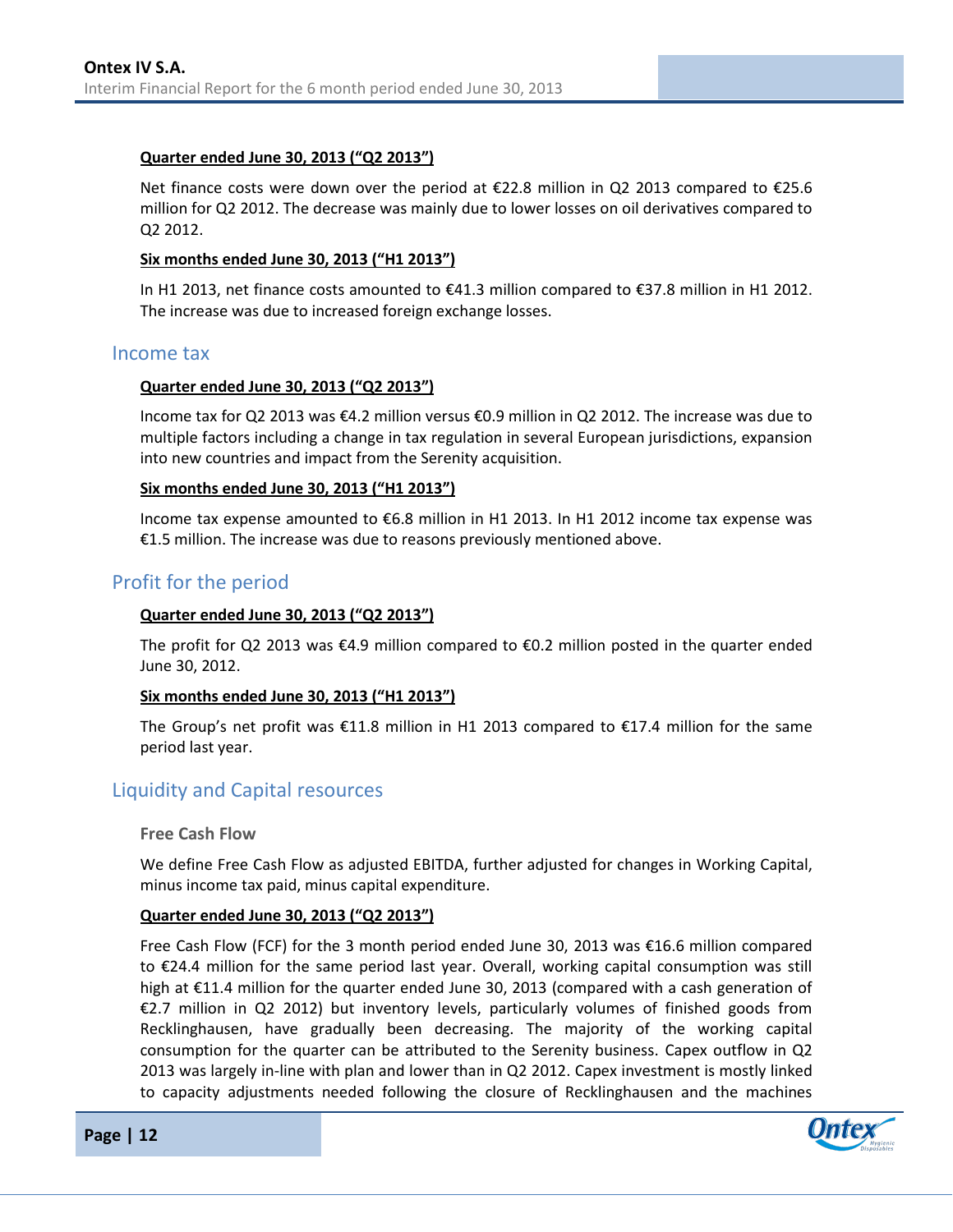redeployment, as well as the volumes uplift linked to K-C withdrawal. Tax payments were significantly higher from the comparable quarter last year due to the acquisition of Serenity and a change in timing of the payments.

#### **Six months ended June 30, 2013 ("H1 2013")**

Overall, Free Cash Flow amounted to €30.8 million in H1 2013 versus €34.4 million in H1 2012, driven by the reasons mentioned above.

| FCF calculation,          |              | <b>Second Quarter</b> | <b>First Half</b> |        |  |  |
|---------------------------|--------------|-----------------------|-------------------|--------|--|--|
| in $\epsilon$ million     | 2013<br>2012 |                       | 2013              | 2012   |  |  |
| <b>Adjusted EBITDA</b>    | 45.0         | 35.9                  | 83.0              | 76.4   |  |  |
| Change in Working Capital | (11.4)       | 2.7                   | (17.5)            | (20.5) |  |  |
| Cash taxes paid           | (6.5)        | (1.8)                 | (8.0)             | (1.2)  |  |  |
| Capex                     | (10.5)       | (12.4)                | (26.7)            | (20.3) |  |  |
| <b>Free Cash Flow</b>     | 16.6         | 24.4                  | 30.8              | 34.4   |  |  |

**Group's Cash Flow Statement**

#### **Quarter ended June 30, 2013 ("Q2 2013")**

Net cash flow from operating activities was minus €5.6 million in Q2 2013 versus €28.1 million in Q2 2012. The group generated a €0.9 million net cash inflow from operating activities and there was a cash outflow from income tax paid of €6.5 million.

The cash outflow from investing activities of €10.5 million in Q2 2013 was entirely related to capital expenditure, with the additional investment in projects progressing along the FY 2013 schedule.

The cash outflow from financing activities of €55.2 million was mostly attributable to the acquisition price paid in the amount of €73.2 million and €29.0 million of interest expenses.

Overall, the Cash outflow in the period was €71.3 million and the cash and cash equivalents at the end of June 30, 2013 amounted to €51.1 million.

#### **Six months ended June 30, 2013 ("H1 2013")**

Cash flow from operating activities was €20.1 million in H1 2013 compared to €41.4 million in H1 2012.

Capital Expenditure was €26.7 million for the period under review and represented the totality of the cash outflow from investing activities.

Cash inflow from financing activities was €18.8 million as a result of borrowing, the acquisition and interest expenses.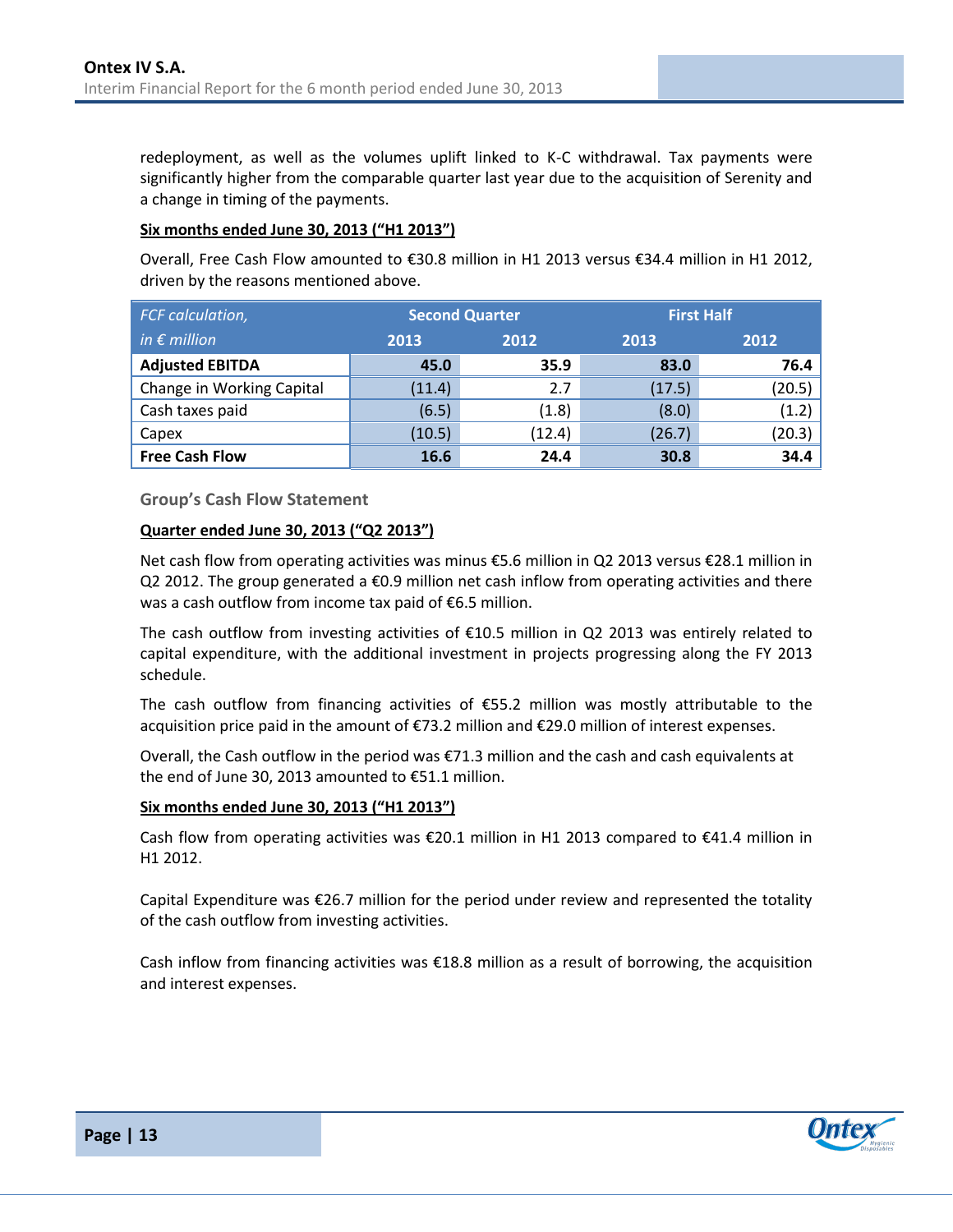## <span id="page-13-0"></span>Material recent developments

On July 25, 2013 Ontex announced the appointment of Jacques Purnode as the Company's new CFO, replacing Chris Parratt. In addition to the Finance function, he will be responsible for leading and guiding the Information and communications technology (ICT) and Legal functions. He brings a wealth of experience to Ontex, having developed his career at various international companies, including ABInBev in various roles and Coca Cola Enterprises where he was CFO of the Company's European arm.

### <span id="page-13-1"></span>Material risk factors

There have been no material changes to the risk factors disclosed in the bondholder report for the year ended December 31, 2012.



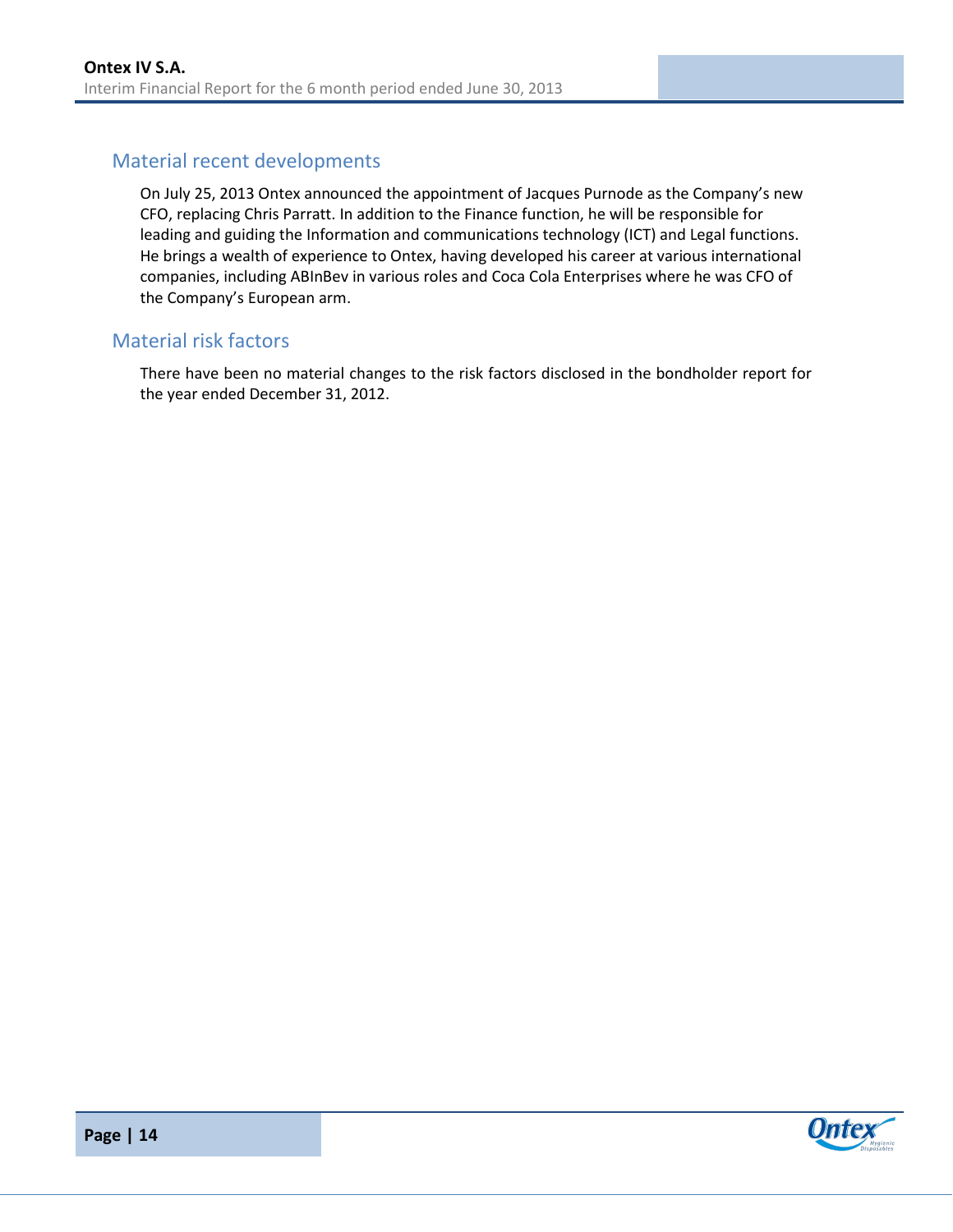## <span id="page-14-0"></span>**Unaudited Condensed Consolidated Interim Income Statement**

|                                           |             | <b>Second Quarter</b> |         | <b>First Half</b> |         |  |
|-------------------------------------------|-------------|-----------------------|---------|-------------------|---------|--|
|                                           |             | 2013                  | 2012    | 2013              | 2012    |  |
| in $\epsilon$ million                     | <b>Note</b> |                       |         |                   |         |  |
| Revenue                                   | 4           | 387.8                 | 323.0   | 728.3             | 656.3   |  |
| Cost of sales                             |             | (284.5)               | (244.1) | (538.1)           | (495.9) |  |
| <b>Gross margin</b>                       |             | 103.3                 | 78.9    | 190.2             | 160.4   |  |
|                                           |             |                       |         |                   |         |  |
| Distribution expenses                     |             | (35.0)                | (27.7)  | (63.0)            | (54.1)  |  |
| Sales and marketing expenses              |             | (20.3)                | (16.0)  | (39.2)            | (31.6)  |  |
| General administrative                    |             | (9.8)                 | (7.0)   | (18.8)            | (14.6)  |  |
| expenses                                  |             |                       |         |                   |         |  |
| Other operating                           |             | (1.3)                 | 0.1     | (1.9)             | 1.1     |  |
| income/(expense), net                     |             |                       |         |                   |         |  |
| Non-recurring expenses (*)                | 9           | (5.0)                 | (1.6)   | (7.4)             | (4.5)   |  |
| <b>Operating profit</b>                   |             | 31.9                  | 26.7    | 59.9              | 56.7    |  |
|                                           |             |                       |         |                   |         |  |
| Finance income                            |             | 2.4                   | 1.4     | 7.6               | 9.0     |  |
| Finance costs                             |             | (25.2)                | (27.0)  | (48.9)            | (46.8)  |  |
| <b>Net finance cost</b>                   |             | (22.8)                | (25.6)  | (41.3)            | (37.8)  |  |
|                                           |             | 9.1                   | 1.1     | 18.6              | 18.9    |  |
| (Loss) / Profit before income<br>tax      |             |                       |         |                   |         |  |
|                                           |             |                       |         |                   |         |  |
| Income tax expense                        |             | (4.2)                 | (0.9)   | (6.8)             | (1.5)   |  |
| (Loss) / Profit for the period            |             | 4.9                   | 0.2     | 11.8              | 17.4    |  |
| from continuing operations                |             |                       |         |                   |         |  |
| (Loss) / Profit for the period<br>$($ **) |             | 4.9                   | 0.2     | 11.8              | 17.4    |  |

(\*) Non-recurring expenses is a non-IFRS measure defined in note 9.

(\*\*) All attributable to the shareholders of Ontex IV S.A.

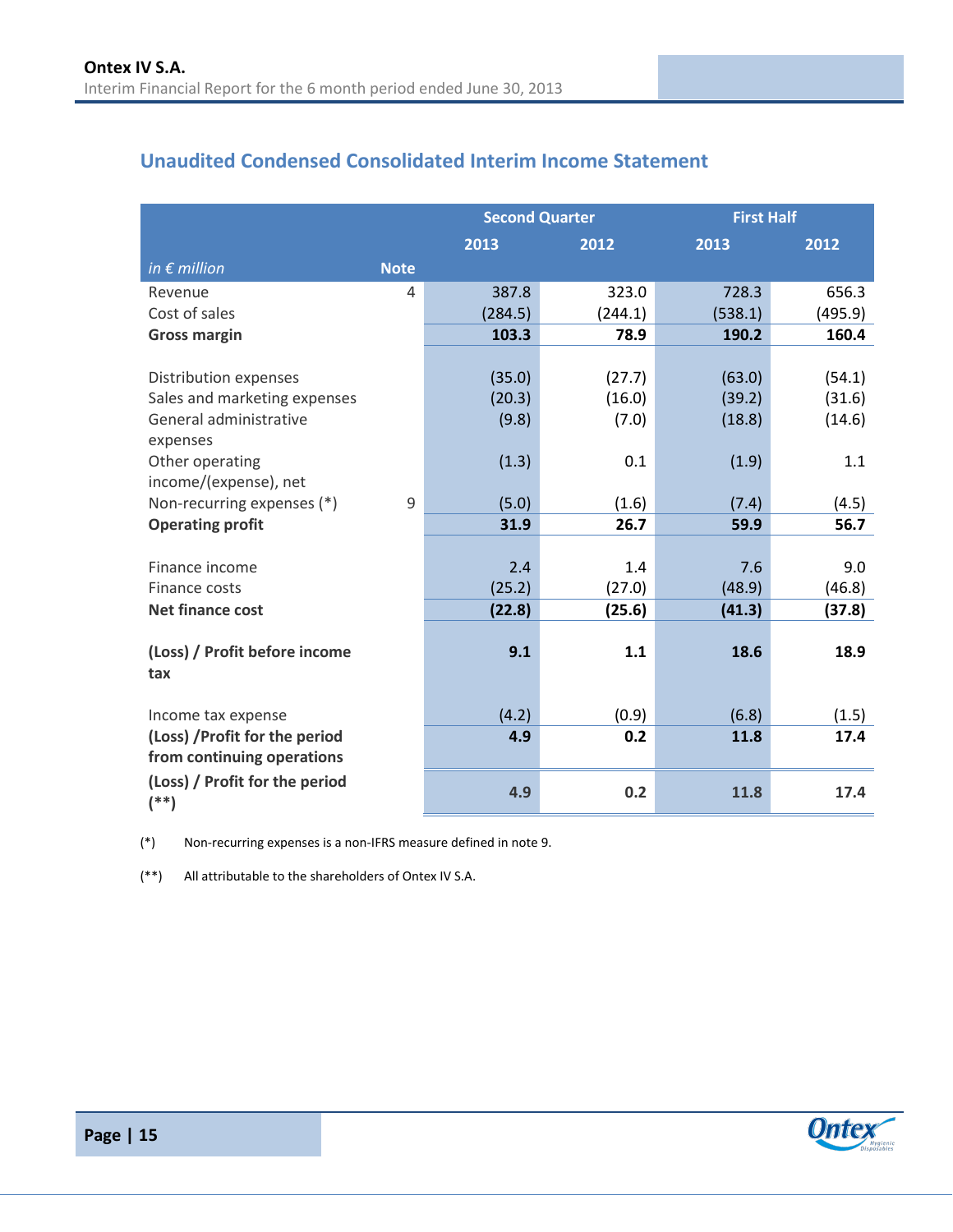## <span id="page-15-0"></span>**Unaudited Condensed Consolidated Interim Income Statement (continued)**

|                                                                                                                                             |             |      | <b>Second Quarter</b> | <b>First Half</b> |      |
|---------------------------------------------------------------------------------------------------------------------------------------------|-------------|------|-----------------------|-------------------|------|
|                                                                                                                                             |             | 2013 | 2012                  | 2013              | 2012 |
| in $\epsilon$ million                                                                                                                       | <b>Note</b> |      |                       |                   |      |
| <b>Additional information</b>                                                                                                               |             |      |                       |                   |      |
| <b>Reconciliation of net income</b><br>before interest, tax, depreciation<br>and amortization (EBITDA)                                      |             |      |                       |                   |      |
| <b>Operating Profit</b>                                                                                                                     |             | 31.9 | 26.7                  | 59.9              | 56.7 |
| Depreciation and amortization (*)                                                                                                           |             | 8.5  | 7.7                   | 16.4              | 15.4 |
| EBITDA (**)                                                                                                                                 |             | 40.4 | 34.4                  | 76.3              | 72.1 |
| <b>Reconciliation of net income</b><br>before interest, tax, depreciation<br>and amortization (EBITDA) to<br>adjusted EBITDA<br>EBITDA (**) |             | 40.4 | 34.4                  | 76.3              | 72.1 |
| Non-recurring expenses excluding<br>amortization                                                                                            |             | 4.6  | 1.5                   | 6.7               | 4.3  |
| Adjusted EBITDA (***)                                                                                                                       |             | 45.0 | 35.9                  | 83.0              | 76.4 |

(\*) Depreciation and amortization (D&A) included €8.0 million of recurring D&A and €0.5 of non-recurring D&A in Q2 2013. D&A included €7.6 million of recurring D&A and €0.1 million of non-recurring D&A for the Q2 2012.

(\*\*) EBITDA is a non-IFRS measure. EBITDA is defined as earnings before deduction of net finance cost, income taxes, depreciation and amortization.

(\*\*\*) Adjusted EBITDA is a non-IFRS measure. Adjusted EBITDA is defined as earnings before deduction of nonrecurring expenses, net finance cost, income taxes, depreciation and amortization.

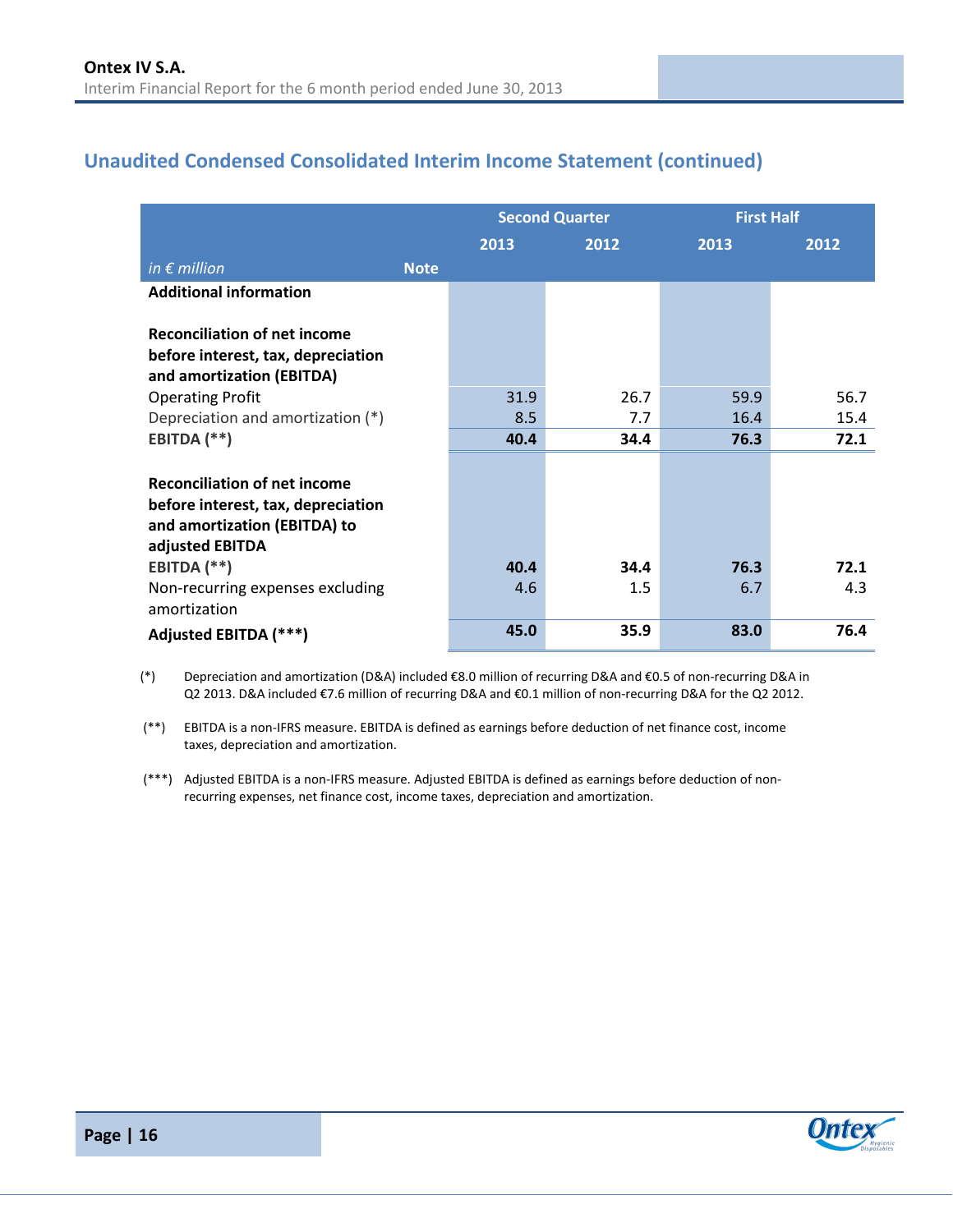## <span id="page-16-0"></span>**Unaudited Condensed Consolidated Interim Statement of Comprehensive Income**

|                                                                                                             |       | <b>Second Quarter</b>           | <b>First Half</b> |            |
|-------------------------------------------------------------------------------------------------------------|-------|---------------------------------|-------------------|------------|
|                                                                                                             | 2013  | 2012                            | 2013              | 2012       |
| in $\epsilon$ million<br><b>Note</b>                                                                        |       |                                 |                   |            |
| Income / (loss) for the period<br><b>Other comprehensive</b><br>income/(loss) for the period,<br>after tax: | 4.9   | 0.2                             | 11.8              | 17.4       |
| Exchange differences on<br>translating foreign operations<br>Other                                          | (5.4) | 0.8<br>$\overline{\phantom{a}}$ | (5.1)<br>0.1      | 2.7<br>0.2 |
| Other comprehensive income<br>/(loss) for the period, net of tax                                            | (5.4) | 0.8                             | (5.0)             | 2.9        |
| <b>Total comprehensive</b><br>income/(loss) for the period *                                                | (0.5) | 1.0                             | 6.8               | 20.3       |

(\*) All attributable to the shareholders of Ontex IV S.A.

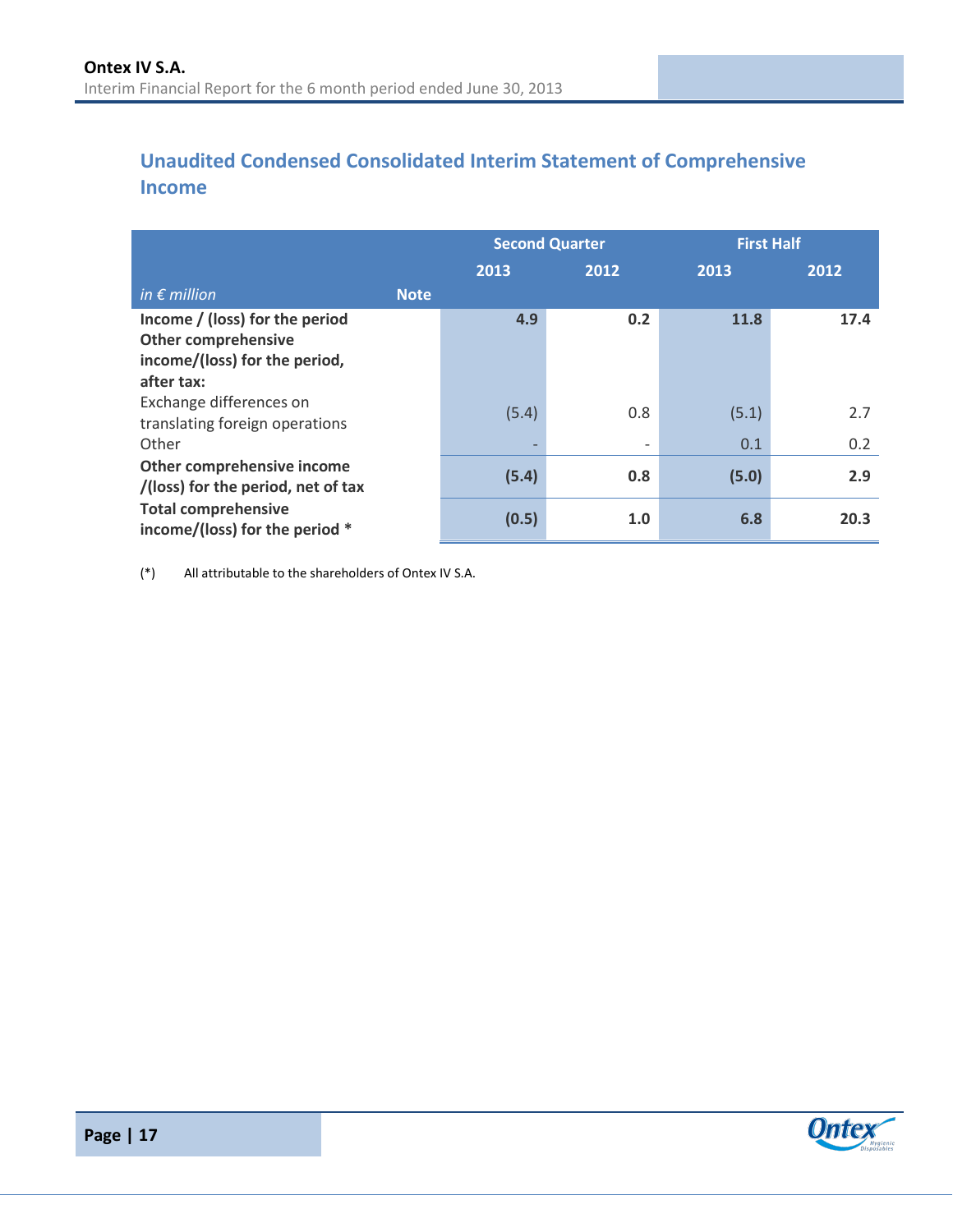## <span id="page-17-0"></span>**Unaudited Condensed Consolidated Statement of Financial Position**

|                                         |             | June 30, 2013 | Dec 31, 2012 | June 30, 2012 |
|-----------------------------------------|-------------|---------------|--------------|---------------|
| in $\epsilon$ million                   | <b>Note</b> |               |              |               |
| <b>ASSETS</b>                           |             |               |              |               |
| <b>Non current Assets</b>               |             |               |              |               |
| Goodwill and other intangible<br>assets | 5           | 864.2         | 845.8        | 845.7         |
| Property, plant and equipment           | 6           | 290.4         | 267.4        | 245.5         |
| Deferred tax assets                     |             | 0.1           | 0.1          | 0.5           |
| Non current receivables                 |             | 0.1           | 0.1          | 0.2           |
|                                         |             | 1,154.8       | 1,113.4      | 1,091.9       |
| <b>Current Assets</b>                   |             |               |              |               |
| Inventories                             |             | 185.0         | 171.6        | 162.0         |
| Trade receivables                       |             | 222.8         | 163.5        | 162.6         |
| Prepaid expenses and other              |             | 40.3          | 36.7         | 39.7          |
| receivables                             |             |               |              |               |
| Current income tax                      |             | 5.7           | 1.9          | 2.2           |
| Derivative financial assets             |             | 1.5           | 5.8          | 8.5           |
| Cash and cash equivalents               | 3           | 51.1          | 38.9         | 53.6          |
|                                         |             | 506.4         | 418.4        | 428.6         |
| <b>TOTAL ASSETS</b>                     |             | 1,661.2       | 1,531.8      | 1,520.5       |



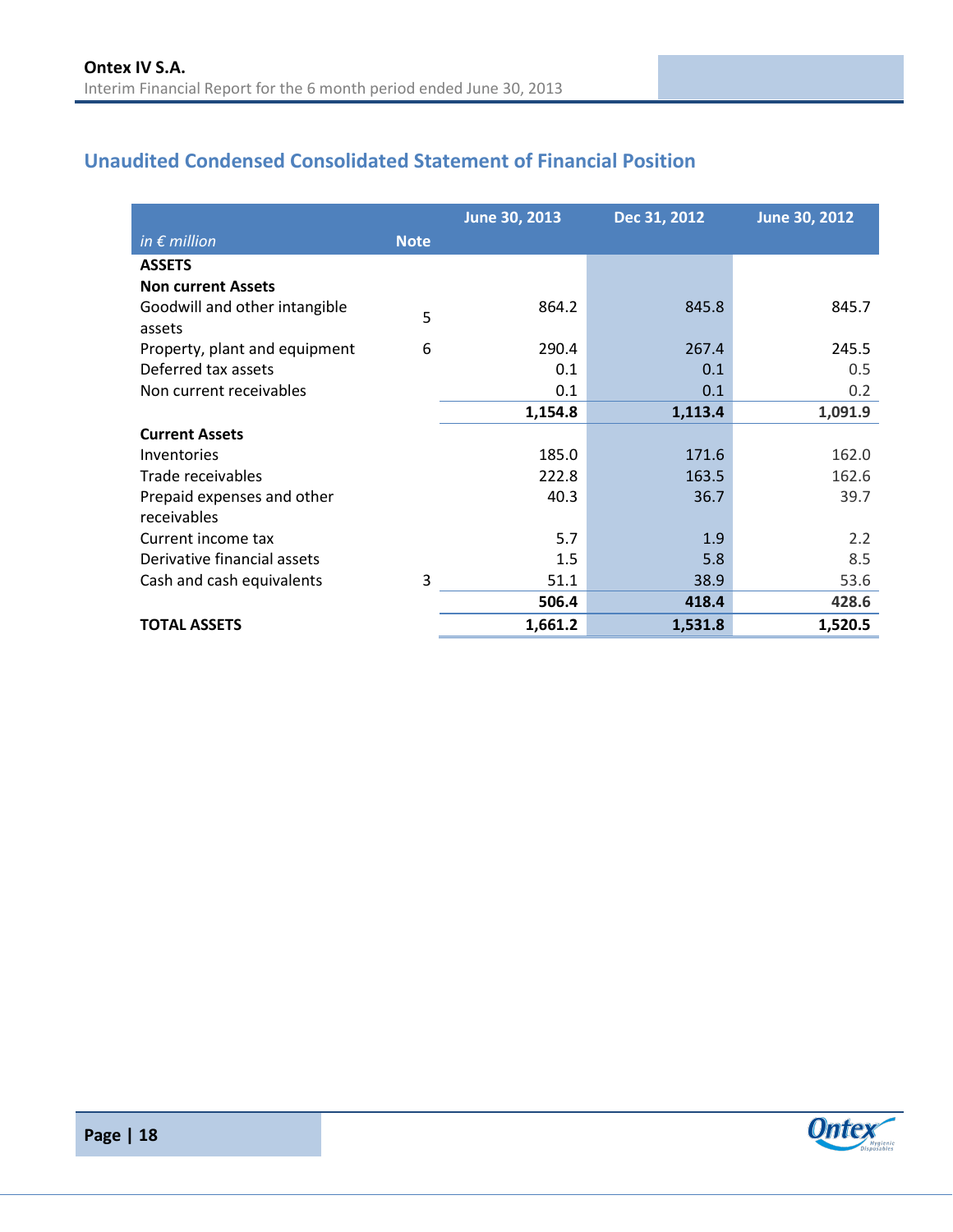## **Unaudited Condensed Consolidated Statement of Financial Position (continued)**

|                                                                                  |             | June 30, 2013 | Dec 31, 2012 | June 30, 2012 |
|----------------------------------------------------------------------------------|-------------|---------------|--------------|---------------|
| in $\epsilon$ million                                                            | <b>Note</b> |               |              |               |
| <b>EQUITY AND LIABILITIES</b><br>Equity attributable to owners of<br>the company |             |               |              |               |
| Share capital                                                                    |             | 449.4         | 449.4        | 449.4         |
| Cumulative translation<br>differences                                            |             | (12.7)        | (7.6)        | (6.3)         |
| <b>Consolidated reserves</b>                                                     |             | (79.5)        | (91.4)       | (63.7)        |
| <b>TOTAL EQUITY</b>                                                              |             | 357.2         | 350.4        | 379.4         |
|                                                                                  |             |               |              |               |
| <b>Non-current liabilities</b>                                                   |             |               |              |               |
| Employee benefit liabilities                                                     | 3           | 16.1<br>893.0 | 14.3         | 12.1          |
| Interest-bearing debts                                                           |             | 10.0          | 818.7        | 815.6         |
| Liability Serenity earn out<br>Deferred income tax liabilities                   |             | 13.4          | 13.3         | 14.6          |
| Other payables                                                                   |             | 0.1           |              |               |
|                                                                                  |             | 932.6         | 846.3        | 842.3         |
|                                                                                  |             |               |              |               |
| <b>Current liabilities</b>                                                       |             |               |              |               |
| Interest-bearing debts                                                           | 3           | 44.8          | 14.0         | 14.9          |
| Liability Serenity earn out                                                      |             | 8.0           |              |               |
| Trade payables                                                                   |             | 239.9         | 222.8        | 219.6         |
| Accrued expenses and other<br>payables                                           |             | 21.8          | 17.4         | 19.7          |
| <b>Social liabilities</b>                                                        |             | 25.4          | 23.4         | 24.9          |
| Current income tax liabilities                                                   |             | 19.5          | 15.2         | 12.0          |
| Provisions                                                                       |             | 12.0          | 42.3         | 7.7           |
|                                                                                  |             | 371.4         | 335.1        | 298.8         |
| <b>TOTAL LIABILITIES</b>                                                         |             | 1,304.0       | 1,181.4      | 1,141.1       |
| <b>TOTAL EQUITY AND LIABILITIES</b>                                              |             | 1,661.2       | 1,531.8      | 1,520.5       |

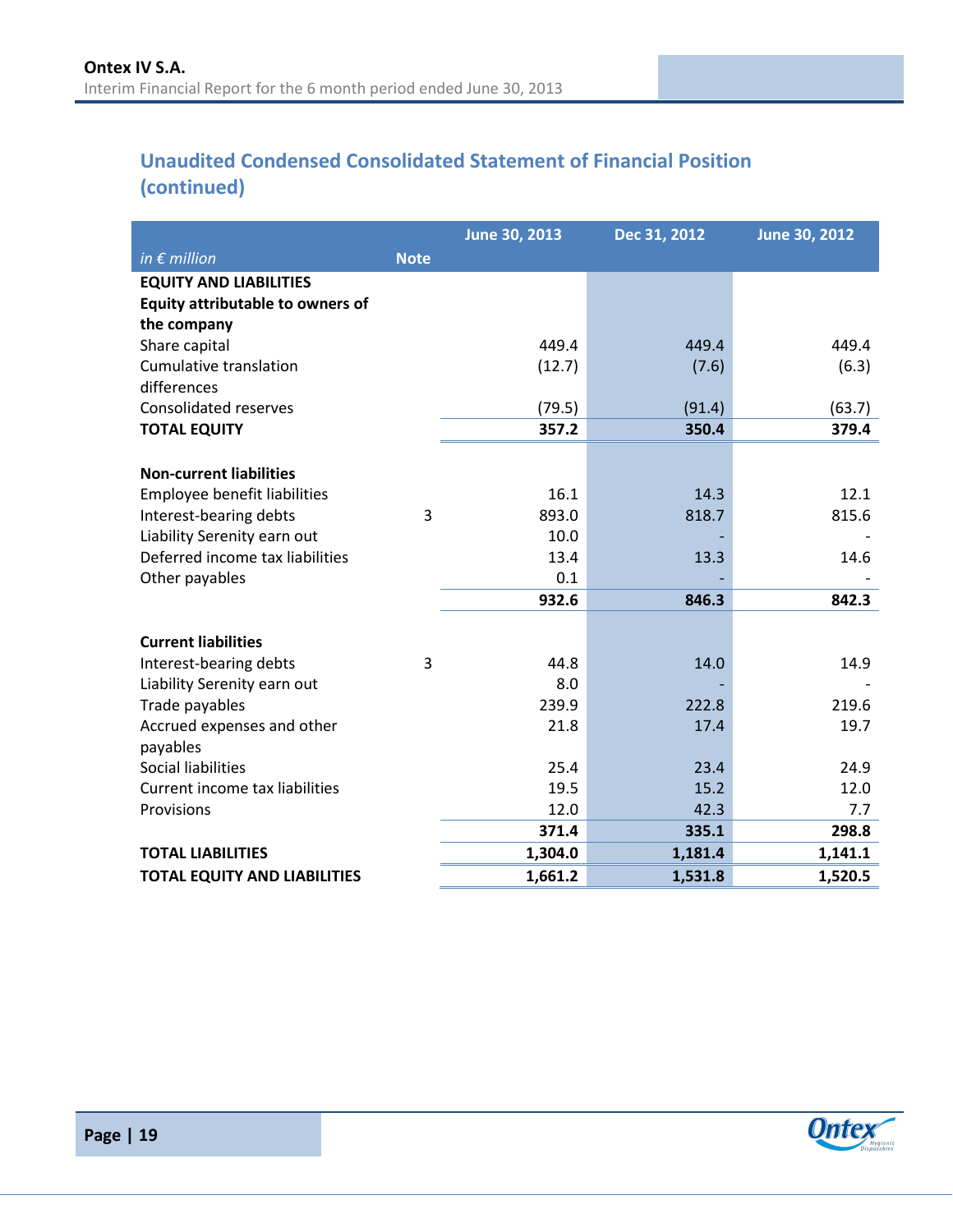## <span id="page-19-0"></span>**Unaudited Condensed Consolidated Interim Statement of Cash Flow**

|                                                              |             | <b>Second Quarter</b> |                          | <b>First Half</b> |               |
|--------------------------------------------------------------|-------------|-----------------------|--------------------------|-------------------|---------------|
|                                                              |             | 2013                  | 2012                     | 2013              | 2012          |
| in $\epsilon$ million                                        | <b>Note</b> |                       |                          |                   |               |
| <b>CASH FLOWS FROM</b>                                       |             |                       |                          |                   |               |
| <b>OPERATING ACTIVITIES</b>                                  |             |                       |                          |                   |               |
| Net cash from operating<br>activities                        |             | 0.9                   | 29.9                     | 28.1              | 42.6          |
| Income tax paid                                              |             | (6.5)                 | (1.8)                    | (8.0)             | (1.2)         |
| <b>NET CASH GENERATED FROM</b>                               |             |                       |                          |                   |               |
| <b>OPERATING ACTIVITIES</b>                                  |             | (5.6)                 | 28.1                     | 20.1              | 41.4          |
| <b>CASH FLOWS FROM INVESTING</b><br><b>ACTIVITIES</b>        |             |                       |                          |                   |               |
| Capital Expenditure                                          |             | (10.5)                | (12.4)                   | (26.7)            | (20.3)        |
| <b>NET CASH USED IN INVESTING</b><br><b>ACTIVITIES</b>       |             | (10.5)                | (12.4)                   | (26.7)            | (20.3)        |
|                                                              |             |                       |                          |                   |               |
| <b>CASH FLOWS FROM FINANCING</b>                             |             |                       |                          |                   |               |
| <b>ACTIVITIES</b><br>Proceeds from acquisition (net          |             | 2.1                   |                          | 2.1               |               |
| cash)                                                        |             |                       |                          |                   |               |
| Proceeds from borrowings                                     |             |                       | $\overline{\phantom{0}}$ | 77.4              |               |
| Other proceeds from financing                                |             | 51.0                  |                          | 51.0              |               |
| Repayment of borrowings                                      |             | (0.7)                 | (5.6)                    | (1.2)             | (6.0)         |
| Acquisition price paid                                       |             | (73.2)                |                          | (73.2)            |               |
| Interest paid<br>Interest received                           |             | (29.0)<br>0.3         | (26.8)<br>0.1            | (30.5)<br>0.4     | (31.4)<br>0.1 |
| Cost of refinancing & Other                                  |             | (6.3)                 | (0.8)                    | (7.6)             | (1.4)         |
| costs of financing                                           |             |                       |                          |                   |               |
| Realised foreign exchange                                    |             | (0.9)                 | (1.1)                    | (3.4)             | 0.3           |
| (losses)/gains on financing                                  |             |                       |                          |                   |               |
| activities                                                   |             |                       |                          |                   |               |
| Derivative financial asset<br><b>NET CASH GENERATED FROM</b> |             | 1.5                   | 2.7                      | 3.8<br>18.8       | 5.4<br>(33.0) |
| <b>FINANCING ACTIVITIES</b>                                  |             | (55.2)                | (31.5)                   |                   |               |
| <b>MOVEMENT IN PERIOD</b>                                    |             | (71.3)                | (15.8)                   | 12.2              | (11.9)        |
|                                                              |             |                       |                          |                   |               |
| <b>CASH, CASH EQUIVALENTS AT</b><br>THE BEGINNING OF THE     |             | 122.3                 | 69.5                     | 38.9              | 65.5          |
| <b>PERIOD</b>                                                |             | 51.1                  |                          | 51.1              |               |
| <b>CASH, CASH EQUIVALENTS AT</b><br>THE END OF THE PERIOD    |             |                       | 53.6                     |                   | 53.6          |



**Ontex**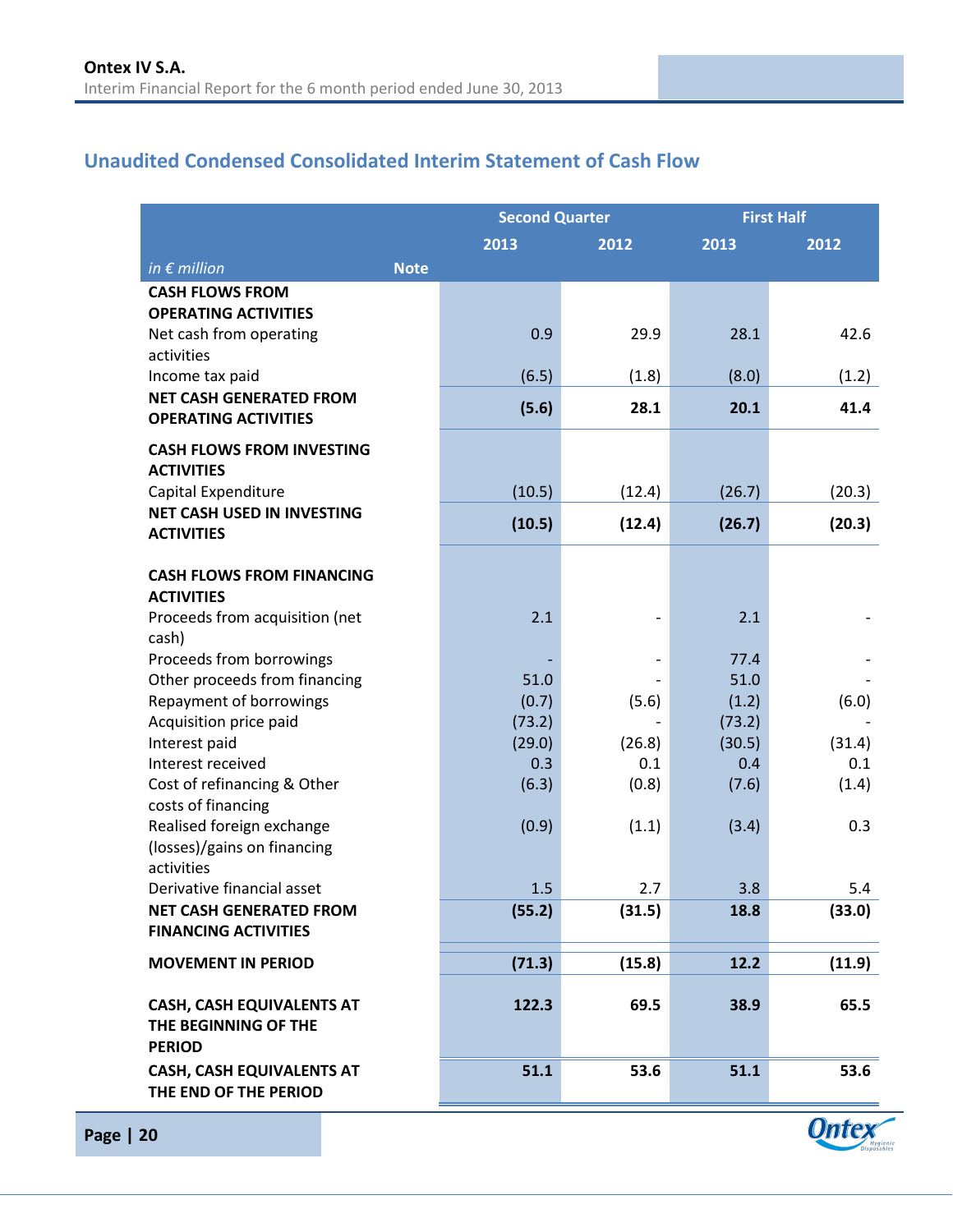## <span id="page-20-0"></span>**Unaudited Condensed Consolidated Statement of Changes in Equity**

|                                                              |             | Attributable to equity holders of the Company |                                                     |                                                   |                               |
|--------------------------------------------------------------|-------------|-----------------------------------------------|-----------------------------------------------------|---------------------------------------------------|-------------------------------|
| in $\epsilon$ million                                        | <b>Note</b> | <b>Share</b><br>capital                       | <b>Cumulative</b><br>translation<br><b>reserves</b> | <b>Retained</b><br>earnings and<br>other reserves | <b>Total</b><br><b>Equity</b> |
| <b>Balance at December 31, 2012</b>                          |             | 449.4                                         | (7.6)                                               | (91.4)                                            | 350.4                         |
| <b>Comprehensive income:</b>                                 |             |                                               |                                                     |                                                   |                               |
| Profit for the year                                          |             |                                               |                                                     | 11.8                                              | 11.8                          |
| Other comprehensive income:                                  |             |                                               |                                                     |                                                   |                               |
| Exchange differences on translating<br>foreign operations    |             |                                               | (5.1)                                               |                                                   | (5.1)                         |
| Actuarial gains/(losses) on defined<br>benefit pension plans |             |                                               |                                                     |                                                   |                               |
| Other movements                                              |             |                                               |                                                     | 0.1                                               | 0.1                           |
| Total other comprehensive income                             |             |                                               | (5.1)                                               | 0.1                                               | (5.0)                         |
| Balance at June 30, 2013                                     |             | 449.4                                         | (12.7)                                              | (79.5)                                            | 357.2                         |

|                                                           |             | Attributable to equity holders of the Company |                                                     |                                                   |                               |  |  |
|-----------------------------------------------------------|-------------|-----------------------------------------------|-----------------------------------------------------|---------------------------------------------------|-------------------------------|--|--|
| in $\epsilon$ million                                     | <b>Note</b> | <b>Share</b><br>capital                       | <b>Cumulative</b><br>translation<br><b>reserves</b> | <b>Retained</b><br>earnings and<br>other reserves | <b>Total</b><br><b>Equity</b> |  |  |
| <b>Balance at December 31, 2011</b>                       |             | 449.4                                         | (9.0)                                               | (81.3)                                            | 359.1                         |  |  |
| <b>Comprehensive income:</b>                              |             |                                               |                                                     |                                                   |                               |  |  |
| Profit for the year                                       |             |                                               |                                                     | 17.4                                              | 17.4                          |  |  |
| Other comprehensive income:                               |             |                                               |                                                     |                                                   |                               |  |  |
| Exchange differences on translating<br>foreign operations |             |                                               | 2.7                                                 |                                                   | 2.7                           |  |  |
| Other movements                                           |             |                                               |                                                     | 0.2                                               | 0.2                           |  |  |
| Total other comprehensive income                          |             |                                               | 2.7                                                 | 0.2                                               | 2.9                           |  |  |
| Balance at June 30, 2012                                  |             | 449.4                                         | (6.3)                                               | (63.7)                                            | 379.4                         |  |  |

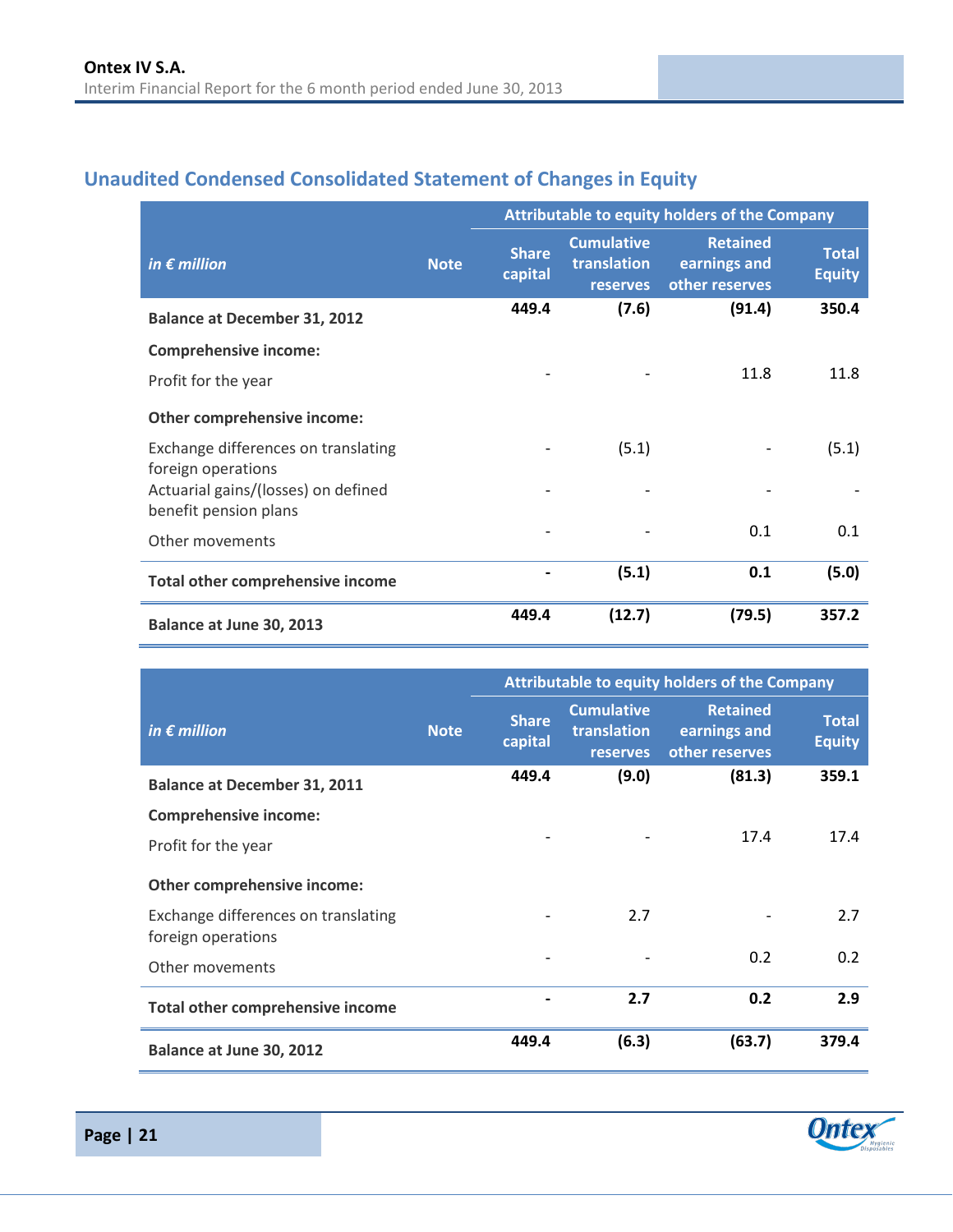## <span id="page-21-0"></span>**Notes to the Unaudited Condensed Consolidated Interim Financial Statements**

### <span id="page-21-1"></span>Note 1 Summary of significant accounting policies

#### **1.1 Constitution of the Group**

These unaudited condensed consolidated interim financial statements present information for Ontex IV S.A. (the "Company") and its subsidiaries (together the "Group" or "Ontex IV Group") for the period from January 1, 2013 to June 30, 2013. The directors have chosen to prepare these financial statements for the purpose of reporting in connection with the secured and unsecured notes (the "Notes").

In July 2010, entities established by funds managed by Goldman Sachs Capital Partners and TPG agreed to acquire Ontex. The acquisition closed during November 2010. Since then, these funds beneficially own and control (through wholly-owned intermediary holding companies), along with certain members of the senior management, the entire share capital. The current ownership structure is set out below:

Goldman Sachs Capital Partners and TPG Capital own each 50% of the shares of Ontex I S.à r.l.

Ontex I S.à r.l. owns 93.4710% of the shares of Ontex II S.à r.l.

The remaining 6.5290% of the shares are held by certain members of the Senior Management.

Ontex II S.à r.l. owns all of the shares of Ontex II-A S.à r.l.

Ontex II-A S.à r.l. owns all of the shares of Ontex III S.A.

Ontex III S.A. owns all of the shares of Ontex IV S.A.

The transaction was accounted for under the purchase method of accounting. In connection with the acquisition a refinancing of the existing debt took place.

The unaudited interim financial statements are not the statutory financial statements of the Ontex IV Group and should be read in conjunction with the annual financial statements of the Ontex IV Group as at December 31, 2012 and with the interim financial reporting of the Ontex IV Group for the first quarter of 2013 as well as second quarter of 2012.

Ontex IV S.A. is a public limited company incorporated and domiciled in Luxembourg. The corporate seat and principal executive office is at 2 rue du Fossé, L-1536 Luxembourg.

#### **1.2 General information**

The accounting policies used to prepare the condensed consolidated interim financial statements for the period from January 1, 2013 to June 30, 2013 are consistent with those applied in the audited consolidated financial statement for the year ended December 31, 2012 of the Ontex IV Group.

The policies have been consistently applied to all the periods presented.

A summary of the most important accounting policies can be found in the audited consolidated financial statements for the year ended December 31, 2012 of the Ontex IV Group.

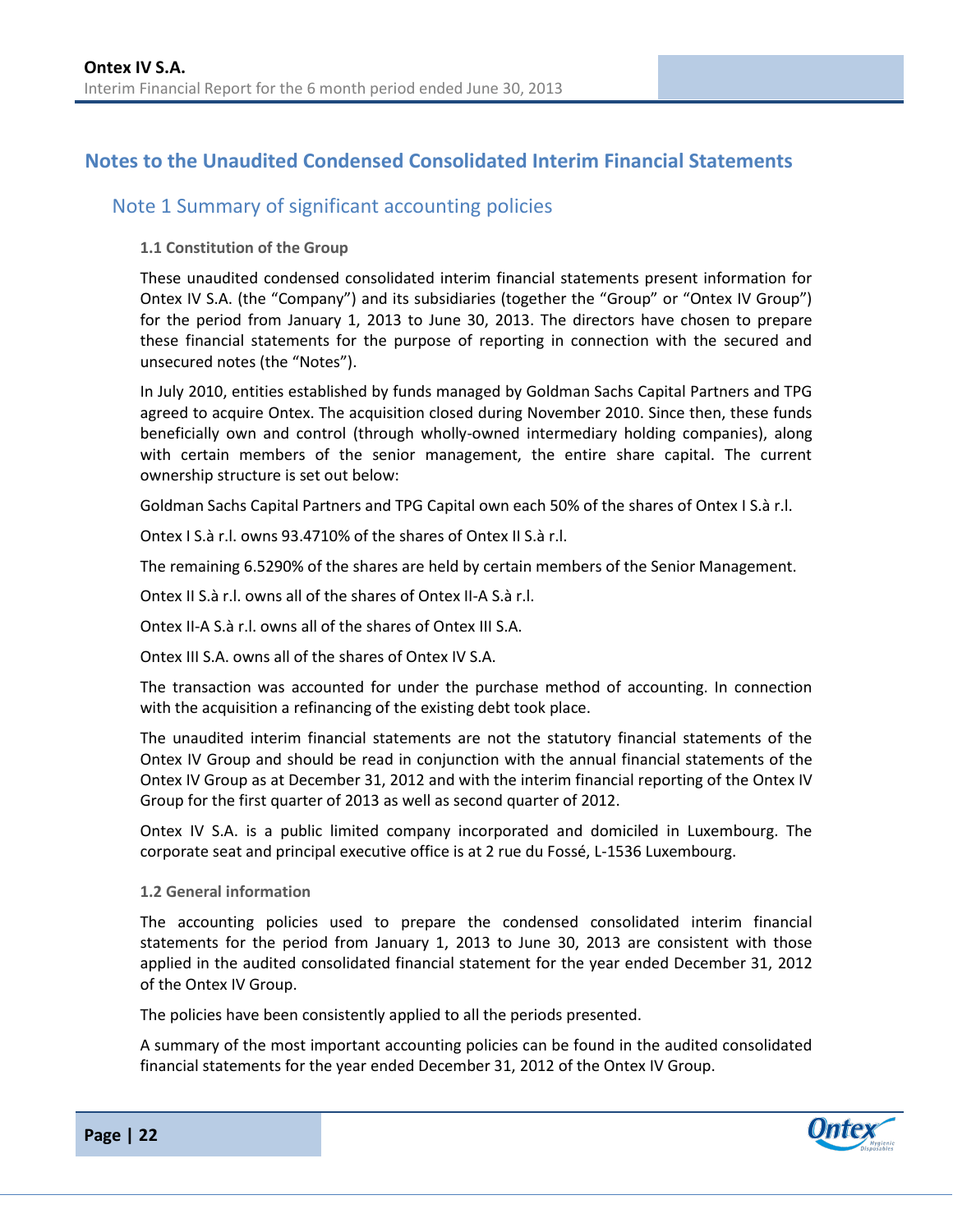The significant IFRS Group accounting policies that are applied in the preparation of these Group IFRS consolidated financial statements are set out below.

#### **1.3 Basis of preparation**

The condensed consolidated interim financial statements of the Group for the quarter ended June 30, 2013 have been drawn up in compliance with IFRS ("International Financial Reporting Standards") as adopted by the European Union. These include all IFRS standards and IFRIC interpretations issued and effective as at December 31, 2012. These standards and interpretations as adopted by the European Union correspond to the standards and interpretations issued by the IASB which are mandatory as at January 1, 2013.

These condensed consolidated unaudited interim financial statements present information on the Ontex IV Group. The directors have chosen to prepare these financial statements for the purpose of reporting in connection with the secured and unsecured Notes (the "Notes").

These condensed consolidated unaudited interim financial statements have been prepared in accordance with IAS 34, 'Interim Financial Reporting', as adopted by the European Union. The condensed consolidated interim financial statements should be read in conjunction with the audited consolidated financial statements for the year ended December 31, 2012 of the Ontex IV Group and with the interim financial reporting of the Ontex IV Group for the three month period ended March 31, 2013 as well as the six month period ended June 30, 2012.

The condensed consolidated interim financial statements were authorized for issue by the Board of Directors as of August 21, 2013. The amounts in these documents are presented in millions of Euros unless noted otherwise.

#### **1.4 Measurement in the consolidated interim financial statements**

Revenues and costs that are incurred unevenly during the financial year are anticipated or deferred in the interim report only if it would be also appropriate to anticipate or defer such costs at the end of the financial year.

#### **1.5 Materiality**

The preparation of financial statements in accordance with IAS 34 requires the use of certain critical accounting estimates. It also requires management to exercise judgement in the process of applying the Group's accounting policies. The areas involving a higher degree of judgement or complexity, or areas where assumptions and estimates are significant to the consolidated interim financial statements are disclosed below.

### <span id="page-22-0"></span>Note 2 Critical accounting estimates and judgements

To value the assets and liabilities that appear in the consolidated balance sheet, the Group necessarily has to make certain estimates and exercise its judgement in certain areas. For example, various estimates and assumptions are used to draw up budgets and long-term plans that can be used as a basis for certain valuations. These estimates and assumptions are determined on the basis of best available information on the consolidated balance sheet date. However, by definition, the estimates rarely correspond to actual realizations, with as a

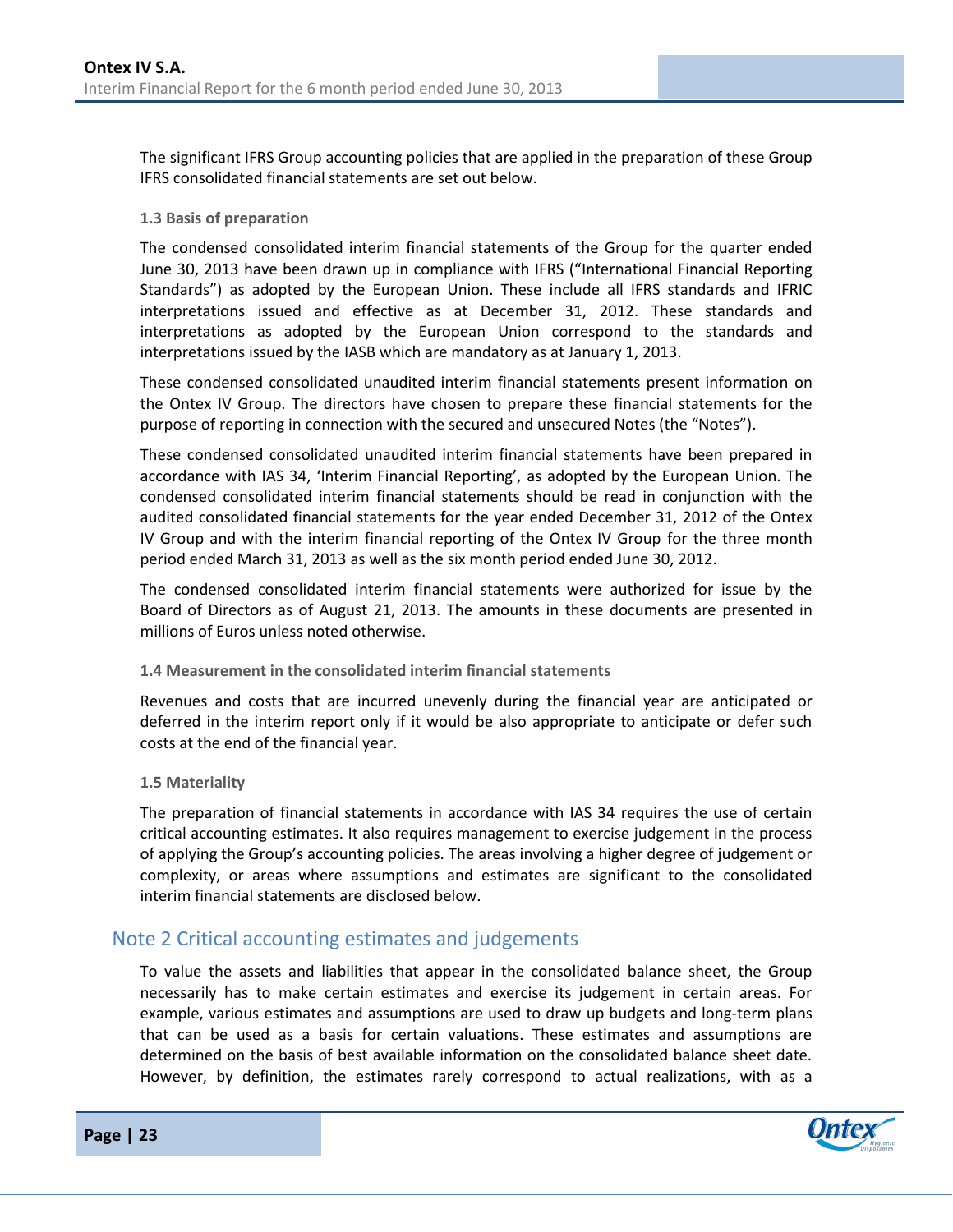consequence that the resulting accounting valuations are inevitably subject to a certain degree of subjectivity.

The estimates and assumptions that might significantly impact the valuation of the assets and liabilities are commented upon below.

#### **2.1 Employee benefits**

The carrying amount of the Group's employee benefit obligations is determined on an actuarial basis using certain assumptions. The pension cost for an interim period is calculated on a yearto-date basis by using the actuarially determined pension cost rate as at the end of the previous year, and adjusted for significant market fluctuations since the previous year end and for significant curtailments, settlements, or other significant one-off events. One particularly sensitive assumption used for determining the net cost of the benefits granted is the discount rate. Any change to this assumption will affect the carrying amount of those obligations.

The discount rate depends on the duration of the benefit, i.e. the average duration of the engagements, weighted with the present value of the costs linked to those engagements. According to IAS 19, the discount rate has to correspond to the rate of high-quality corporate bonds of similar term to the benefits valued and in the same currency.

Would the discount rate used be higher or lower than 1%, the impact on the financial statements would not be material.

#### **2.2 Impairment of assets**

No indicator of additional potential impairment was identified as of June 30, 2013.

#### **2.3 Income taxes**

Taxation is determined annually and, accordingly, the tax charge for the interim period involves making an estimate of the likely effective tax rate for the year. The calculation of the effective tax rate is based on an estimate of the tax charge or credit for the year expressed as a percentage of the expected accounting profit or loss. This percentage is then applied to the interim result.

#### **2.4 Management remuneration**

The recognition of the remuneration and bonuses in the income statement during the interim period is determined in accordance with the provisions contained in IAS 19, "Employee benefits". That is, where an employee has rendered services to the entity during the interim period, the Group recognizes the employee benefits expected to be paid to the employee for that service.

#### **2.5 Operating segments**

The Group's activities are in one segment. There are no other significant classes of business, either singularly or in aggregate. The Board of Directors review the operating results (defined as EBITDA) and operating plans, and make resource allocation decisions on a company-wide basis; therefore the Group operates as one segment.

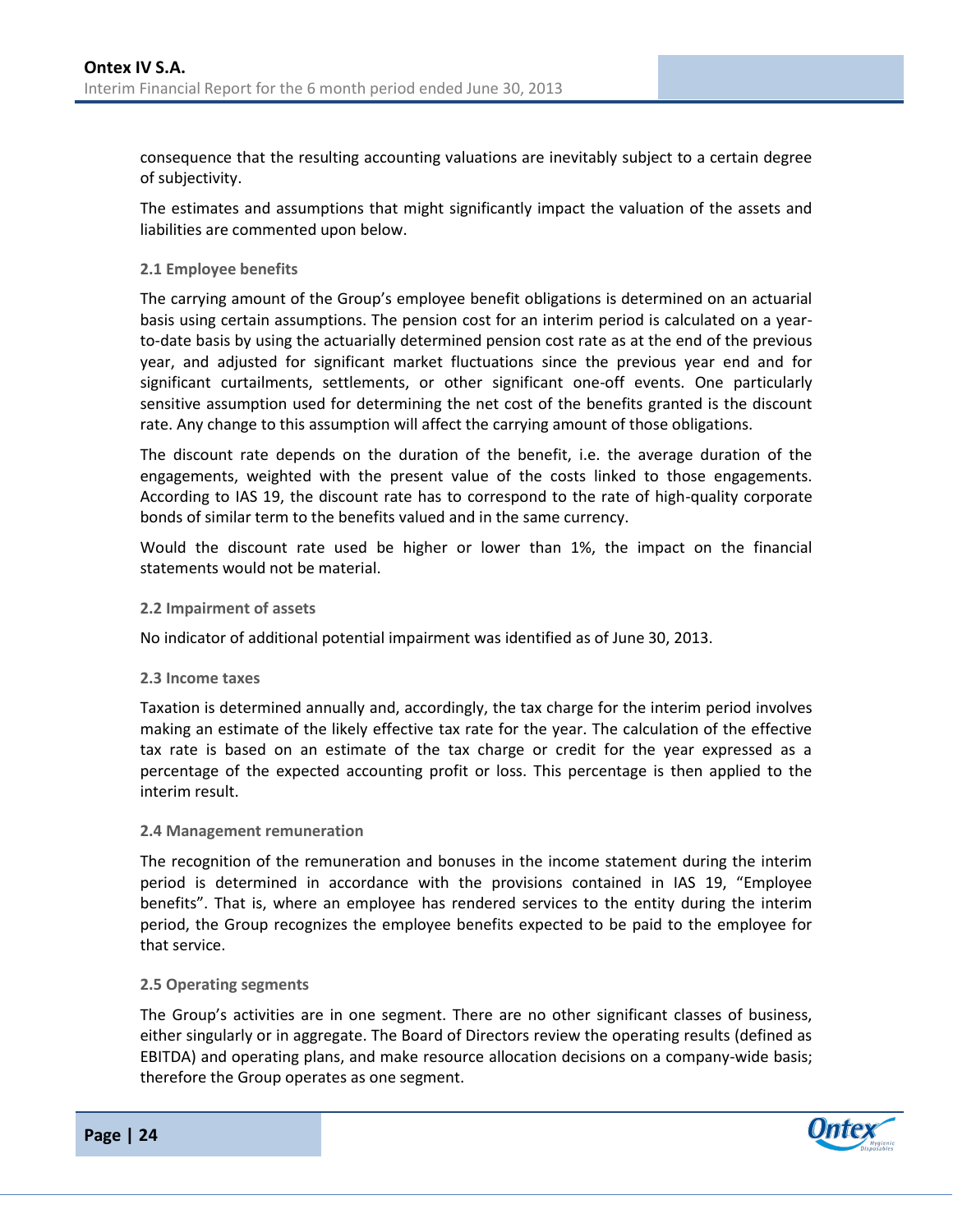## <span id="page-24-0"></span>Note 3 Financial risk factors

#### **3.1 Financial risk factor**

The Group's activities expose it to a variety of financial risks: market risk (including currency risk, fair value interest rate risk, cash flow interest rate risk and price risk), credit risk and liquidity risk. The unaudited interim condensed consolidated financial statements do not include all financial risk management information and disclosures required in the annual financial statements, and should be read in conjunction with the audited consolidated financial statements for the year ended December 31, 2012 of the Ontex IV Group.

There have been no changes in the risk management department since year end or in any risk management policies.

#### **3.2 Price risk (commodity)**

The Group has entered into an Oil Brent Call Option for a measured quantity of oil barrels for the period through to September 2013 in the second half of 2010.

As of June 30, 2013 the fair value of the derivative financial asset for this call option amounted to €1.2 million.

#### **3.3 Financial risk factors**

The Group's objectives when managing capital are to safeguard the Group's ability to continue as a going concern in order to provide benefits for shareholders.

The Group monitors capital on the basis of the net debt position. The Group's net debt position is calculated by adding all short and long-term interest bearing debts and by deducting the available short-term liquidity.

The net debt positions of the Group for the periods ended June 30, 2013, June 30, 2012 and December 31, 2012 are as follows:

| in $\epsilon$ million            |        | June 30, 2013 December 31, 2012 | June 30, 2012 |
|----------------------------------|--------|---------------------------------|---------------|
| Long-term interest bearing debt  | 893.0  | 818.7                           | 815.6         |
| Short-term interest bearing debt | 44.8   | 14.0                            | 14.9          |
| Available short-term liquidity   | (51.1) | (38.9)                          | (53.6)        |
| <b>Total net debt position</b>   | 886.7  | 793.8                           | 776.9         |

**3.4 Interest rate and credit risk**

As of March 30, 2011, the Company has issued high yield bonds replacing a  $\epsilon$ 600.0 million Senior Loan and a €160.0 million Vendor Loan Notes.

The high yield bonds consist of €235.0 million 9.000% Senior Notes due 2019, €320.0 million 7.500% Senior Secured Notes due 2018 and €280.0 million Senior Secured Floating Rate Notes due 2018.

On February 14, 2013, Ontex closed the offering of €75 million 7.5% Senior Secured Notes due 2018 for an issue price of 103.25% plus an amount equal to the accrued interest on the Notes

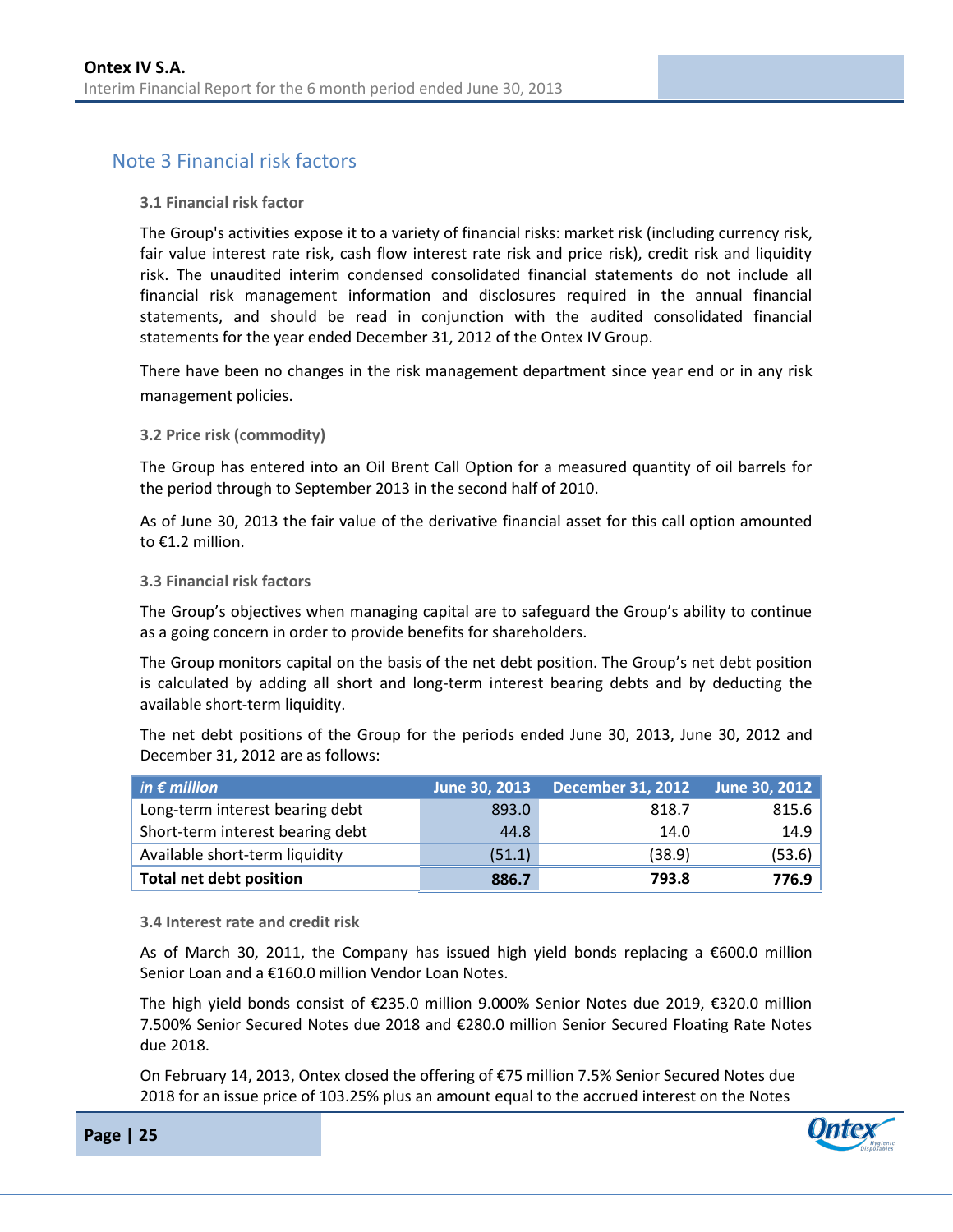from October 15, 2012. The gross proceeds of this successful offering, together with cash on hand, were used to (i) purchase the issued and outstanding capital stock of Serenity and (ii) pay certain fees and expenses associated with the acquisition of Serenity and the offering of the Notes.

The Senior secured Notes are accounted for at amortized cost.

As of June 30, 2013, €45.0 million of the Revolving Credit Facility is undrawn. €30.0 million of the RCF was drawn in April 2013, pending closing of the Serenity factoring agreements.

### <span id="page-25-0"></span>Note 4 Segment reporting

According to IFRS 8, reportable operating segments are identified based on the "management approach". This approach stipulates external segment reporting based on the Group's internal organizational and management structure and on internal financial reporting to the chief operating decision maker. The Group's activities are in one segment, "Hygienic Disposable Products". There are no other significant classes of business, either singularly or in aggregate. The chief operating decision makers, the Board of Directors, review the operating results and operating plans, and make resource allocation decisions on a company-wide basis. Therefore the Group operates as one segment. Enterprise-wide disclosures about product sales, geographic areas and revenues from major customers are presented below:

| By division,             | <b>Second Quarter</b> |       |       | <b>First Half</b> |
|--------------------------|-----------------------|-------|-------|-------------------|
| in $\epsilon$ million    | 2013<br>2012          |       | 2013  | 2012              |
| Retail                   | 238.5                 | 214.1 | 460.2 | 440.8             |
| Healthcare               | 102.3                 | 67.2  | 169.6 | 132.8             |
| <b>Turkey Region</b>     | 47.0                  | 41.7  | 98.5  | 82.7              |
| <b>Ontex Group Sales</b> | 387.8                 | 323.0 | 728.3 | 656.3             |

#### **4.1 Information by division**

#### **4.2 Information by product group**

| By product group,        | <b>Second Quarter</b> |       | <b>First Half</b> |       |  |
|--------------------------|-----------------------|-------|-------------------|-------|--|
| in $\epsilon$ million    | 2013                  | 2012  |                   | 2012  |  |
| Babycare                 | 204.5                 | 176.7 | 395.7             | 364.9 |  |
| Femcare                  | 48.0                  | 46.4  | 96.2              | 94.7  |  |
| Adult Incontinence       | 129.5                 | 96.1  | 226.8             | 188.2 |  |
| Other (Traded goods)     | 5.8                   | 3.8   | 9.6               | 8.5   |  |
| <b>Ontex Group Sales</b> | 387.8                 | 323.0 | 728.3             | 656.3 |  |

#### **4.3 Information by geographic area**

The organizational structure of the Group and its system of internal information indicates that the main source of geographical risks results from the location of its customers (destination of

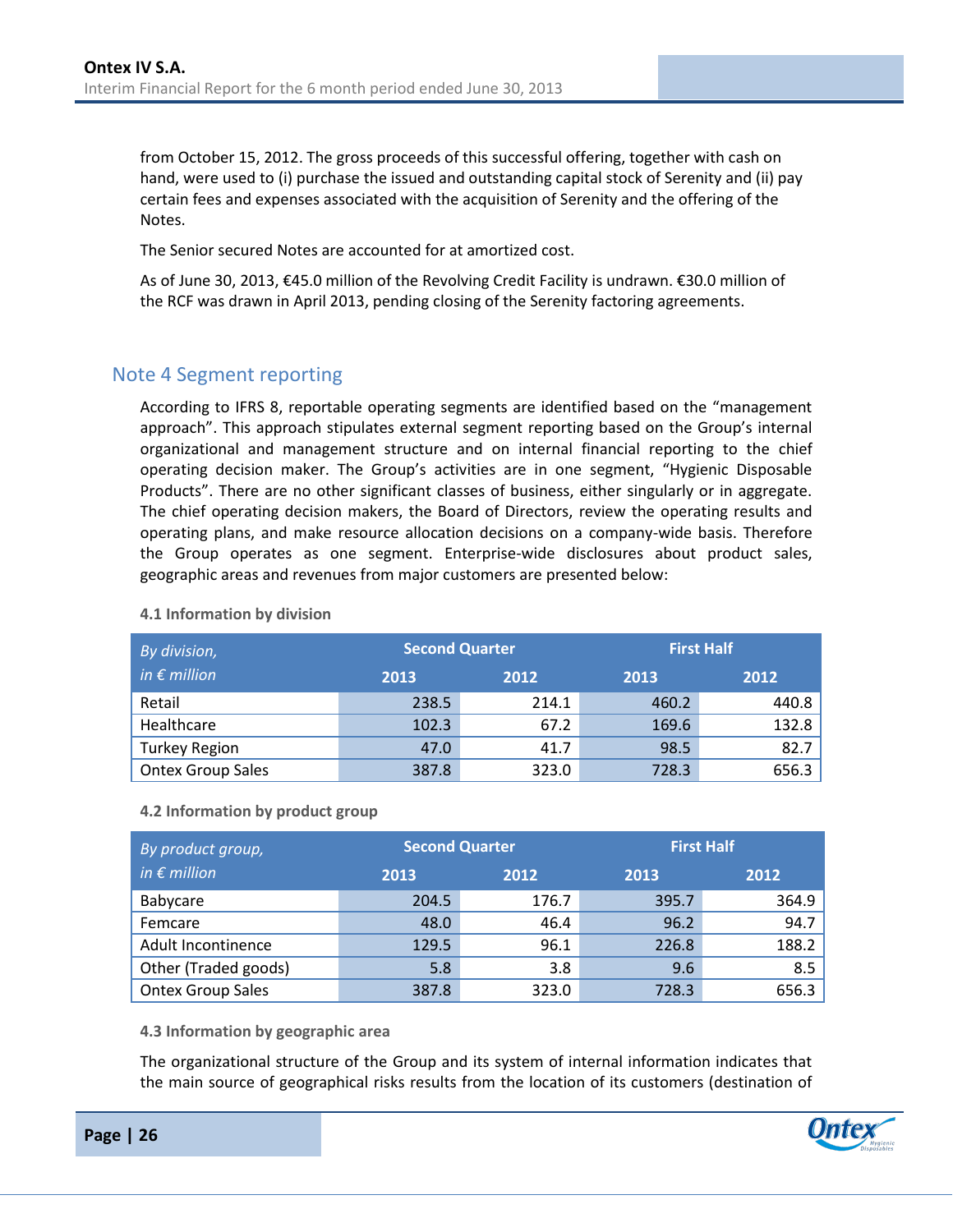its sales) and not the physical location of its assets (origin of its sales). The location of the Group's customers is accordingly the geographical segmentation criterion and is defined as below:

| By geographic area,      |       | <b>Second Quarter</b> |       | <b>First Half</b> |
|--------------------------|-------|-----------------------|-------|-------------------|
| in $\epsilon$ million    | 2013  | 2012                  |       | 2012              |
| Western Europe           | 265.6 | 219.4                 | 484.5 | 446.0             |
| Eastern Europe           | 49.9  | 43.0                  | 97.1  | 87.1              |
| Rest of the World        | 72.3  | 60.6                  | 146.7 | 123.2             |
| <b>Ontex Group Sales</b> | 387.8 | 323.0                 | 728.3 | 656.3             |

**4.4 Revenues from major customers**

The Group does not have a single significant customer. In Q2 2013, the single largest customer represented 6.4% of the Group's revenues. The 10 largest customers represented 38.3% of total sales for Q2 2013 revenues.



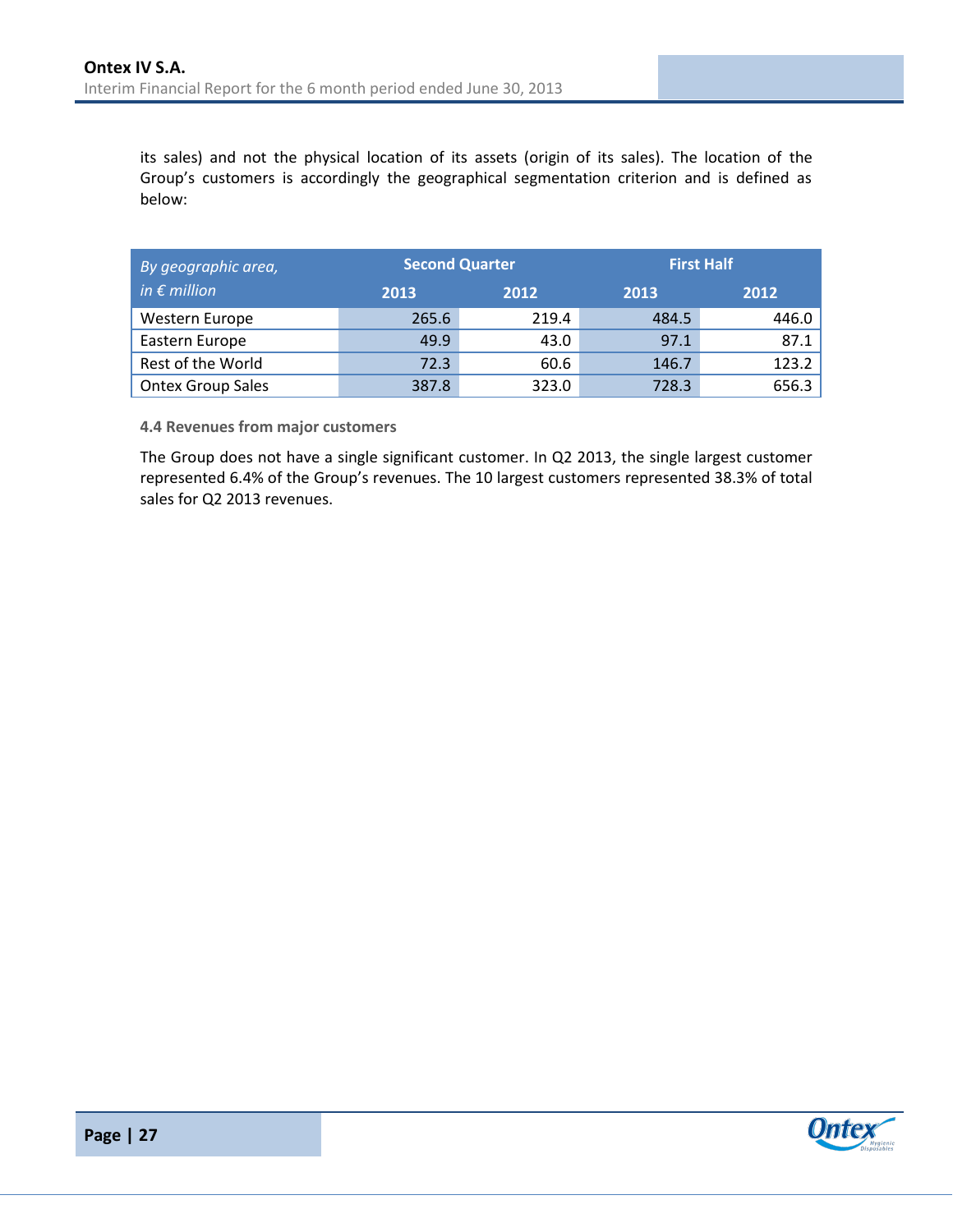## <span id="page-27-0"></span>Note 5 Goodwill and other intangible assets

| in $\epsilon$ million                                         | <b>Goodwill</b> | IT<br>implementation<br>costs | <b>Other</b><br>intangibles | <b>Total</b> |
|---------------------------------------------------------------|-----------------|-------------------------------|-----------------------------|--------------|
| Quarter ended June 30, 2013                                   |                 |                               |                             |              |
| Opening net book amount                                       | 841.5           | 3.9                           | 0.4                         | 845.8        |
| Additions                                                     | 18.1            | 0.8                           |                             | 18.9         |
| <b>Transfers</b>                                              |                 | 0.8                           |                             | 0.8          |
| <b>Disposals</b>                                              |                 | (0.2)                         |                             | (0.2)        |
| Amortization charge                                           |                 | (1.1)                         |                             | (1.1)        |
| <b>Closing net book amount</b>                                | 859.6           | 4.2                           | 0.4                         | 864.2        |
| At June 30, 2013                                              |                 |                               |                             |              |
| Cost or valuation                                             | 859.6           | 16.8                          | 0.9                         | 877.2        |
| Accumulated amortization, impairment<br>and other adjustments |                 | (12.5)                        | (0.5)                       | (13.0)       |
| Net book amount                                               | 859.6           | 4.2                           | 0.4                         | 864.2        |

| in $\epsilon$ million                                         | <b>Goodwill</b> | IT<br>implementation<br>costs | <b>Other</b><br>intangibles | <b>Total</b> |
|---------------------------------------------------------------|-----------------|-------------------------------|-----------------------------|--------------|
| Quarter ended June 30, 2012                                   |                 |                               |                             |              |
| Opening net book amount                                       | 841.5           | 4.4                           | 0.5                         | 846.4        |
| Additions                                                     | ٠               | 0.5                           |                             | 0.5          |
| Amortization charge                                           |                 | (1.1)                         | (0.1)                       | (1.2)        |
| <b>Closing net book amount</b>                                | 841.5           | 3.8                           | 0.4                         | 845.7        |
|                                                               |                 |                               |                             |              |
| At June 30, 2012                                              |                 |                               |                             |              |
| Cost or valuation                                             | 841.5           | 14.9                          | 0.9                         | 857.3        |
| Accumulated amortization, impairment<br>and other adjustments |                 | (11.1)                        | (0.5)                       | (11.6)       |
| Net book amount                                               | 841.5           | 3.8                           | 0.4                         | 845.7        |

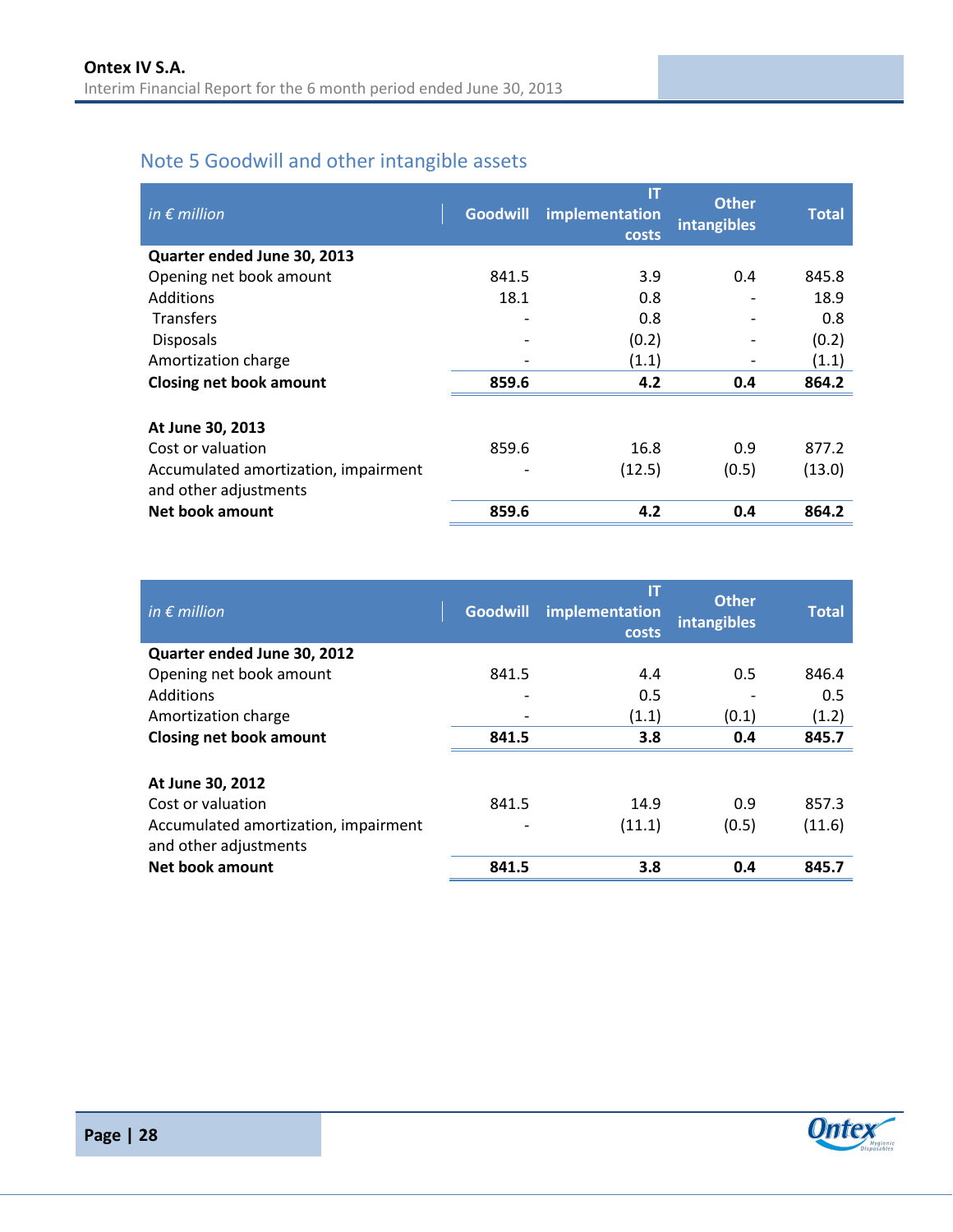## <span id="page-28-0"></span>Note 6 Property plant and equipment

| in $\epsilon$ million    | Land, land<br><b>improvements</b><br>and buildings | Plant,<br>machinery<br>and<br>equipment | <b>Furniture</b><br>and<br>vehicles | <b>Other</b><br>tangible<br>assets | <b>Assets under</b><br>construction and<br>advance<br>payments | <b>Total</b> |
|--------------------------|----------------------------------------------------|-----------------------------------------|-------------------------------------|------------------------------------|----------------------------------------------------------------|--------------|
| <b>Quarter ended</b>     |                                                    |                                         |                                     |                                    |                                                                |              |
| June 30, 2013            |                                                    |                                         |                                     |                                    |                                                                |              |
| Opening net book amount  | 89.5                                               | 134.2                                   | 0.6                                 | 11.4                               | 31.8                                                           | 267.4        |
| <b>Additions</b>         | 0.2                                                | 6.7                                     | 0.1                                 | 0.3                                | 9.2                                                            | 16.5         |
| Transfers                | 0.5                                                | 18.4                                    |                                     |                                    | (19.7)                                                         | (0.8)        |
| <b>Disposals</b>         | $\qquad \qquad \blacksquare$                       | (0.5)                                   | -                                   |                                    | $\overline{\phantom{a}}$                                       | (0.5)        |
| Depreciation charge      | (1.9)                                              | (12.6)                                  | (0.1)                               | (0.7)                              | $\overline{\phantom{a}}$                                       | (15.3)       |
| Exchange differences     | (0.5)                                              | (2.0)                                   | -                                   | (0.3)                              | (0.4)                                                          | (3.2)        |
| Fixed assets acquired    | 11.4                                               | 14.6                                    | $\overline{a}$                      |                                    | 0.2                                                            | 26.2         |
| Closing net book amount  | 99.1                                               | 158.9                                   | 0.6                                 | 10.7                               | 21.1                                                           | 290.4        |
|                          |                                                    |                                         |                                     |                                    |                                                                |              |
| At June 30, 2013         |                                                    |                                         |                                     |                                    |                                                                |              |
| Cost                     | 114.6                                              | 243.6                                   | 1.1                                 | 16.8                               | 21.1                                                           | 397.2        |
| Accumulated depreciation | (15.5)                                             | (84.7)                                  | (0.5)                               | (6.0)                              | $\overline{\phantom{a}}$                                       | (106.8)      |
| Net book amount          | 99.1                                               | 158.9                                   | 0.6                                 | 10.7                               | 21.1                                                           | 290.4        |

| in $\epsilon$ million    | Land, land<br><b>improvements</b><br>and buildings | Plant,<br>machinery<br>and<br>equipment | <b>Furniture</b><br>and<br>vehicles | <b>Other</b><br>tangible<br>assets | <b>Assets under</b><br>construction and<br>advance<br>payments | <b>Total</b> |
|--------------------------|----------------------------------------------------|-----------------------------------------|-------------------------------------|------------------------------------|----------------------------------------------------------------|--------------|
| <b>Quarter ended</b>     |                                                    |                                         |                                     |                                    |                                                                |              |
| June 30, 2012            |                                                    |                                         |                                     |                                    |                                                                |              |
| Opening net book amount  | 91.0                                               | 114.1                                   | 0.5                                 | 10.0                               | 30.4                                                           | 246.0        |
| Additions                | 0.1                                                | 2.7                                     | 0.1                                 | $\overline{\phantom{0}}$           | 10.3                                                           | 13.2         |
| Transfers                |                                                    | 11.7                                    | $\qquad \qquad -$                   | $\overline{\phantom{a}}$           | (11.9)                                                         | (0.2)        |
| <b>Disposals</b>         | $\overline{\phantom{a}}$                           | (0.1)                                   | $\overline{\phantom{a}}$            |                                    | $\overline{\phantom{a}}$                                       | (0.1)        |
| Depreciation charge      | (1.6)                                              | (11.9)                                  | (0.1)                               | (0.7)                              | $\qquad \qquad \blacksquare$                                   | (14.3)       |
| Exchange differences     |                                                    | 0.6                                     | $\overline{\phantom{a}}$            | 0.1                                | 0.3                                                            | 0.9          |
| Closing net book amount  | 89.5                                               | 117.0                                   | 0.5                                 | 9.4                                | 29.1                                                           | 245.5        |
|                          |                                                    |                                         |                                     |                                    |                                                                |              |
| At June 30, 2012         |                                                    |                                         |                                     |                                    |                                                                |              |
| Cost                     | 103.4                                              | 179.7                                   | 1.0                                 | 14.3                               | 29.5                                                           | 327.8        |
| Accumulated depreciation | (13.8)                                             | (62.7)                                  | (0.5)                               | (4.9)                              | (0.4)                                                          | (82.3)       |
| Net book amount          | 89.5                                               | 117.0                                   | 0.5                                 | 9.4                                | 29.1                                                           | 245.5        |

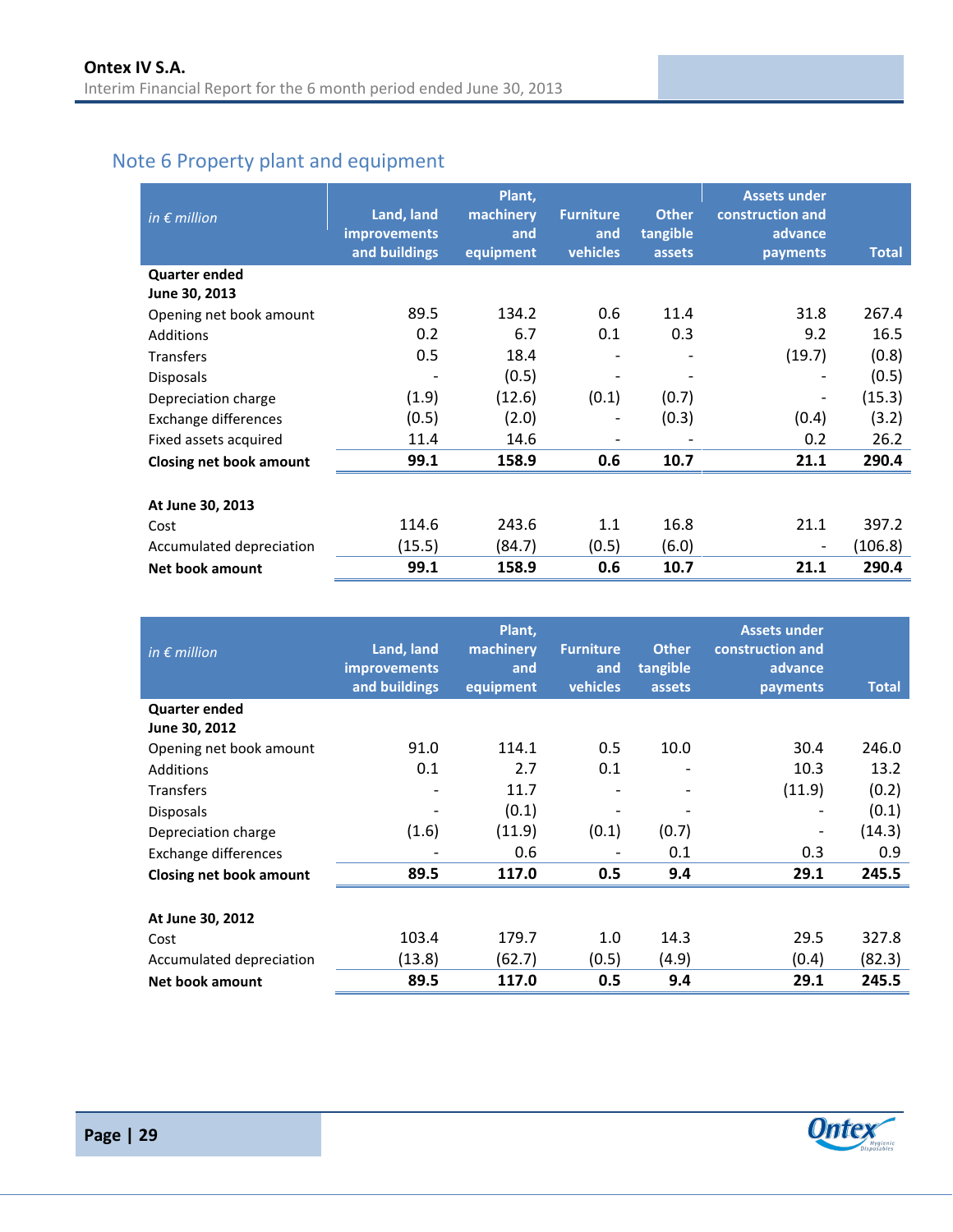## <span id="page-29-0"></span>Note 7 Legal claims

The Group recognises a provision for certain legal claims brought against the Group by customers, suppliers or former employees. The provision charge is recognised in profit and loss within the line 'Other operating income/ (expense)' in the consolidated income statement. There have been no significant developments in respect of claims compared to prior year end.

## <span id="page-29-1"></span>Note 8 Reconciliation of net income/ (loss) before interest, tax, depreciation and amortization (EBITDA) and from EBITDA to Adjusted EBITDA

Please see Details in Consolidated Interim Financial Statement of Income.

|                                     |      | <b>Second Quarter</b> | <b>First Half</b> |      |
|-------------------------------------|------|-----------------------|-------------------|------|
| in $\epsilon$ million               | 2013 | 2012                  | 2013              | 2012 |
| <b>Business restructuring</b>       | 0.7  | 1.6                   | 0.7               | 3.5  |
| Acquisition related expenses        | 3.8  |                       | 5.6               | 0.1  |
| Asset impairment                    | 0.4  | 0.1                   | 0.7               | 0.2  |
| Other                               | 0.1  | (0.1)                 | 0.4               | 0.7  |
| <b>Total non-recurring expenses</b> | 5.0  | 1.6                   | 7.4               | 4.5  |

### <span id="page-29-2"></span>Note 9 Non-recurring expenses

### <span id="page-29-3"></span>Note 10 Contingencies

The Group is involved in a number of environmental, contractual, product liability, patent (or intellectual property), employment and other claims and disputes incidental to our business.

We currently believe that the disposition of all claims and disputes, individually or in the aggregate, should not have a material adverse effect on our consolidated financial condition, results of operations or liquidity.

## <span id="page-29-4"></span>Note 11 Serenity acquisition

On April 4, 2013 the Group acquired all the shares and voting rights of Serenity S.p.a. (former Artsana SUD S.p.a.) and its subsidiaries. The acquisition provides the Group with an established platform for operations in the Italian incontinence market, a segment and geography in which the Group had limited presence, as well as the opportunity to develop the babycare business in Italy. Furthermore the group gained access to an extensive and efficient distribution network and "made in Italy" credentials through the acquisition of the manufacturing plant.

The Serenity acquisition has been consolidated as from April, 1 2013.

Pursuant to the Acquisition Agreement, the initial purchase price for the Acquisition consisted of: (1) €49,208,721, representing the Estimated Purchase Price (as defined in the Acquisition Agreement) for Serenity's shares; and (2) €24,000,000 paid on behalf of Serenity in settlement of intercompany debt owed to the Seller.

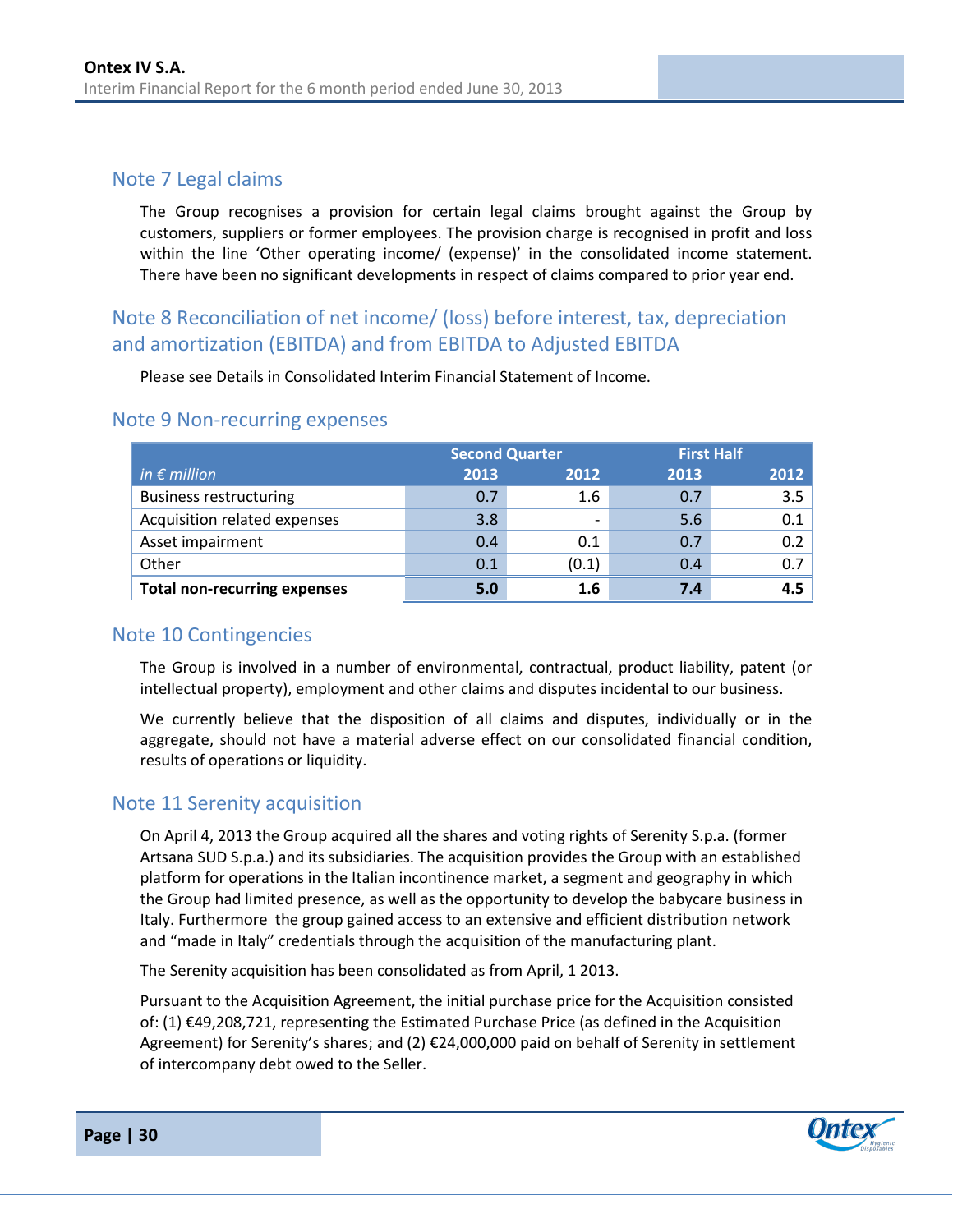We have also agreed to certain earn-out payments totaling no more than €18 million (the "Earnout Payments") and consisting of: (a) up to €8 million and €5 million in 2014 and 2015, respectively, depending on Serenity's year end EBITDA in 2013 and 2014, respectively; and (b) a final payment of up to €5 million on the third anniversary of the Acquisition Closing Date, based on improvements to Serenity's DSO with respect to its Public Tender Contracts.

The full amount of the earn-out payments has been taken into account for the determination of the initial goodwill. The net assets acquired amount to €49.1 million. As a consequence, the Group recognized goodwill of €18.1 million on the Balance Sheet which is attributable to the factors mentioned. As of June 30, 2013 the Group had not yet finalised the purchase price allocation consequently it had recognised a provisional goodwill.

The following table summarises the consideration paid for Serenity S.p.a. and the amounts of the assets acquired and liabilities assumed recognised at the acquisition date.

| Consideration at April 4, 2013 (in € million)                              |        |
|----------------------------------------------------------------------------|--------|
| Recognised amounts of identifiable assets acquired and liabilities assumed |        |
| Cash and cash equivalents                                                  | 2.1    |
| Property, plant, and equipment                                             | 26.2   |
| Intangible assets (excluding goodwill)                                     | 0.1    |
| Inventories                                                                | 16.8   |
| Trade and other receivables                                                | 54.2   |
| Deferred tax assets                                                        | 0.0    |
| Trade and other payables                                                   | (21.7) |
| Employee benefit obligations                                               | (1.9)  |
| <b>Borrowings</b>                                                          | (24.0) |
| Other assets and liabilities acquired                                      | (2.7)  |
|                                                                            |        |
| Total identifiable net assets acquired                                     | 49.1   |
| <b>Allocation to Goodwill</b>                                              | 18.1   |
| <b>Total consideration</b>                                                 | 67.2   |
|                                                                            |        |
| <b>Purchase price:</b>                                                     |        |
| Cash                                                                       | 49.2   |
| Financial liabilities future earn out                                      | 18.0   |
| Fair value of shares exchanged                                             | 0.0    |
| <b>Total consideration transferred</b>                                     | 67.2   |

The acquisition related costs in the period ended June 30, 2013 amounted to €5.5 million and are included in non-recurring expenses in the profit and loss statement. Revenues from Serenity amounted to €36.5 million in Q2 2013.